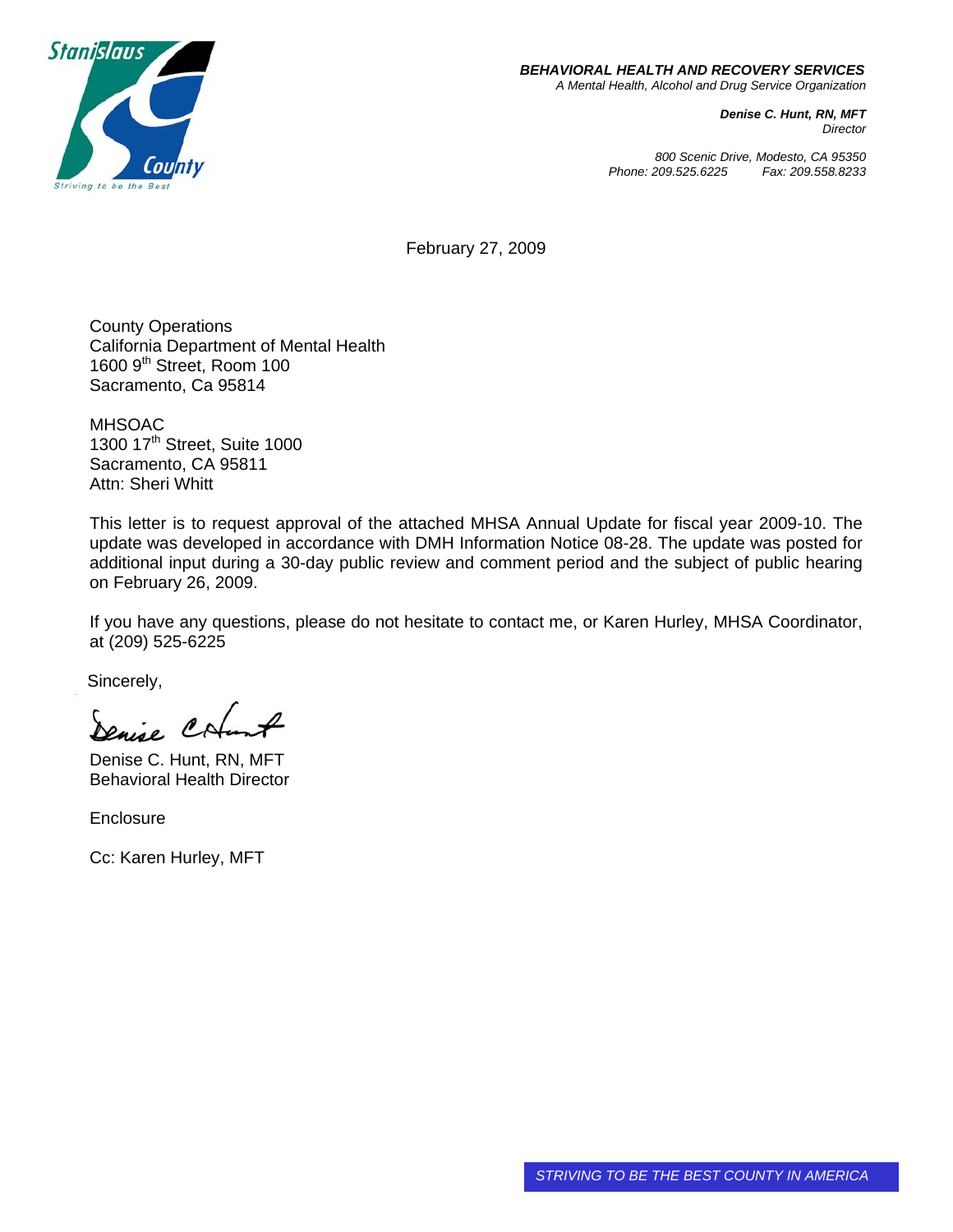

# **Stanislaus County**

# **Mental Health Services Act**

**Three-Year Program and Expenditure Plan** 

**Annual Update FY2009/2010** 

**February 2009**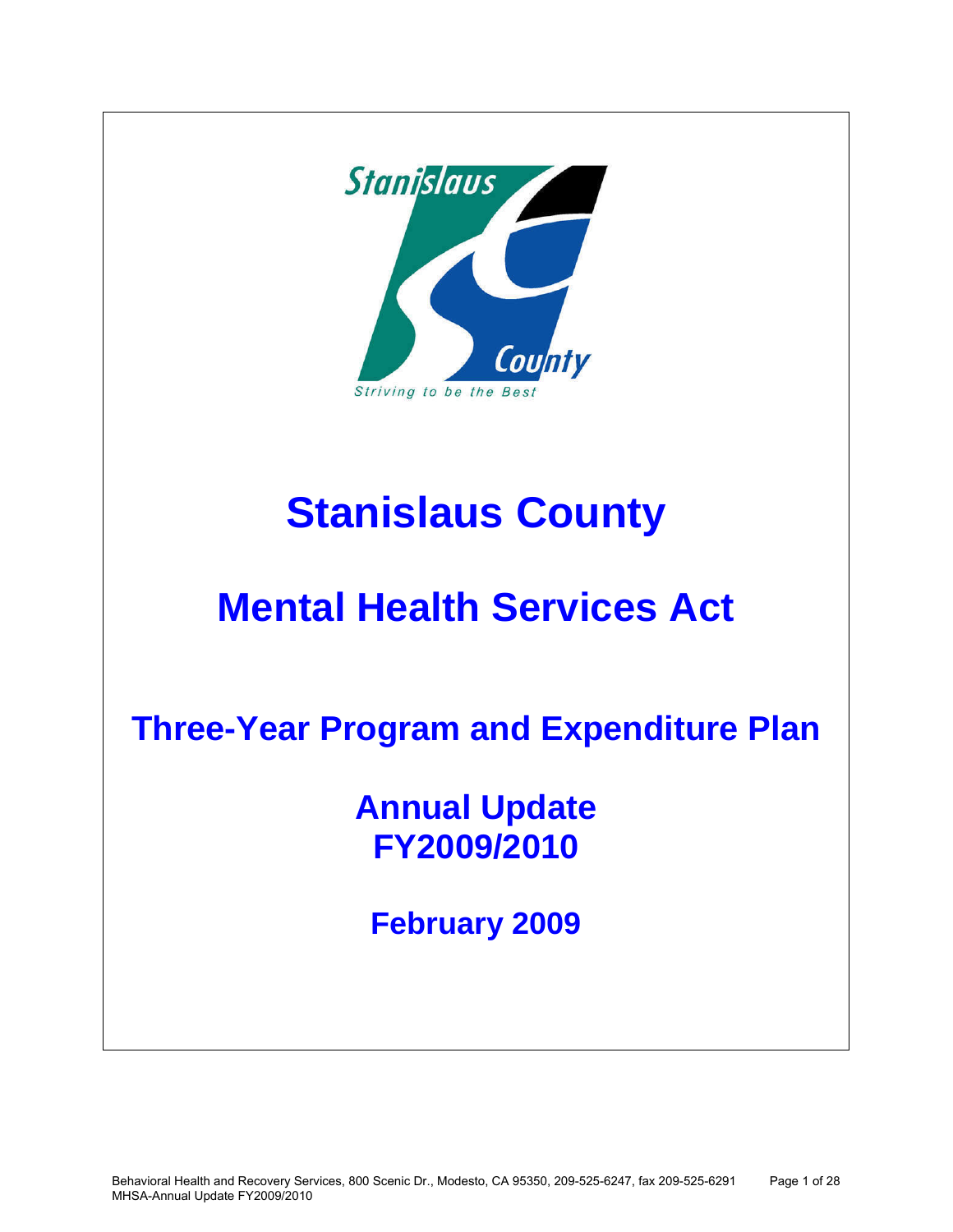## **Introduction and Overview:**

Stanislaus County Behavioral Health and Recovery Services (BHRS) received Information Notice No. 08-28 from the California State Department of Mental Health (DMH) stating that in order for BHRS to receive MHSA funding for FY2009-2010, the County should submit the FY Annual Update 2009-2010 consistent with the guidelines in the Information Notice 08-28. Continuously working from the BHRS Vision and Mission, MHSA Essential Elements, input from stakeholders, and guidance from DMH regulations, the following Annual Update FY2009-2010 was developed. The following plan was offered for 30-day public review and comment from January 28, 2009 – February 26, 2009. During the 30-day review and comment period an informational meeting was held on February 18, 2009, 4:30 p.m. to 5:30 p.m., at Behavioral Health & Recovery Services, 800 Scenic Drive, Redwood Room, Modesto, California, 95350.

The public comment period concluded with a public hearing held at the Mental Health Advisory Board Meeting on February 26, 2009, 5:00 p.m., at Behavioral Health & Recovery Services, 800 Scenic Drive, Redwood Room, Modesto, California, 95350. All community stakeholders were invited to participate in the public review, information meeting, and public hearing. All public comments were considered and substantial comments included, as appropriate, to achieve a complete Annual Update. Comments were solicited through a Comment Form attached to the document, at the information meeting and public hearing, via the Stanislaus County MHSA website, and via e-mail to the MHSA Coordinator.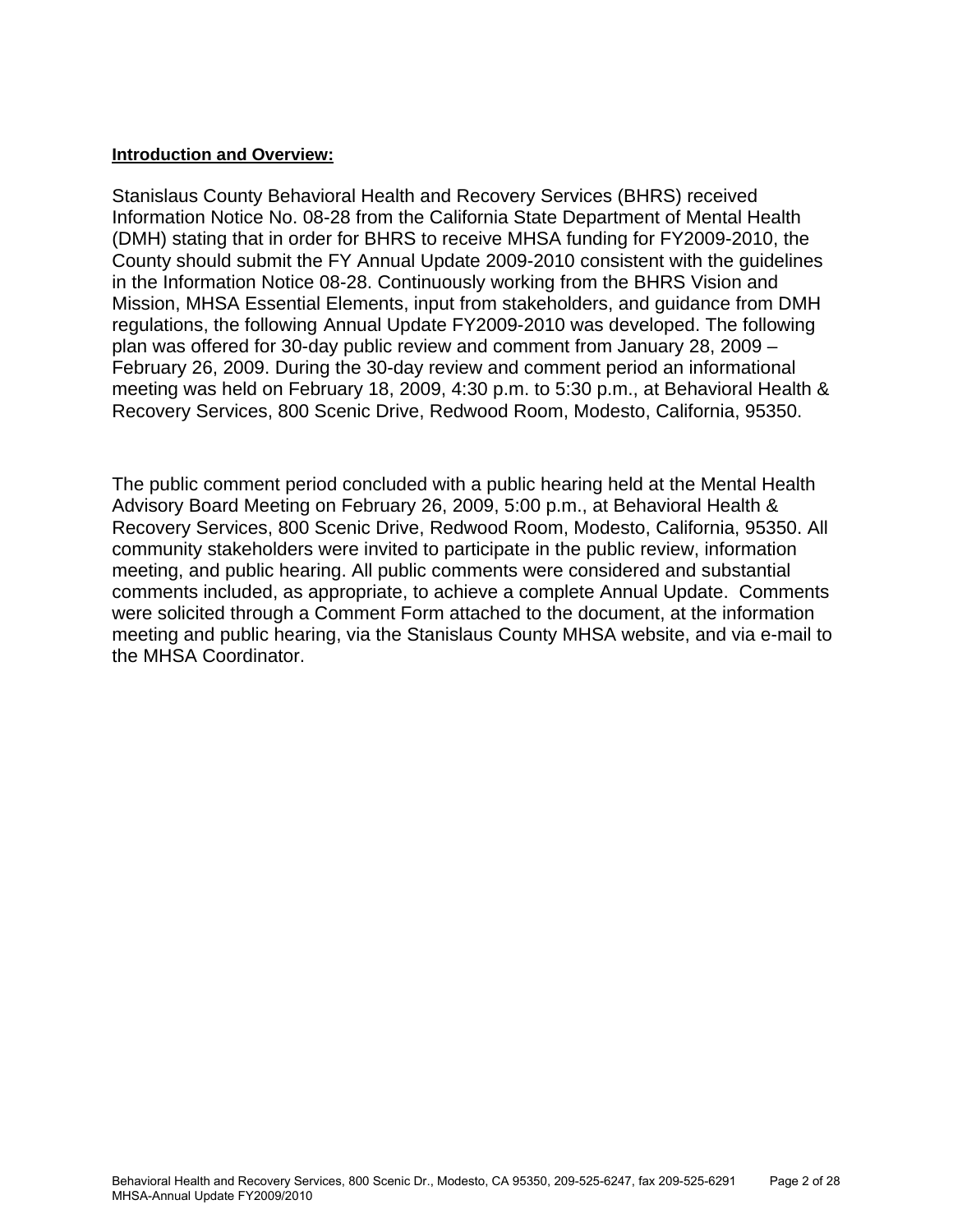# **TABLE OF CONTENTS**

- Exhibit A County Certification
- Exhibit B Description of Community Program Planning and Local Review Processes
- Exhibit C Report on FY 2007/08 Community Services and Supports Activities
- Exhibit D Work Plan Descriptions
- Exhibit E Summary Funding Request for FY2009/10 for Community Services and Supports and Workforce Education and Training
- Exhibit E1 CSS Funding Request
- Exhibit E2 Workforce Education and Training Funding Request
- \*\*Exhibit 3 Capital Facilities and Technology Needs Funding Request
- \*\*Exhibit 4 Prevention and Early Intervention Funding Request
- \*\*Exhibit 5 Innovation Funding Request N/A
- \*\*Exhibit F (a) New Work Plan Narrative -N/A no new Work Plans proposed
- \*\*Exhibit F (b) Projected Revenues and Expenditures for New Work Plans for FY2009/10
- \*\*Exhibit F1 F4 Detail of New Work Plans N/A

Exhibit G – Community Services and Supports Prudent Reserve Plan

**\*\*Stanislaus County is not making a request for funding of these components. Planning for these components is underway (Exhibit 3), pending release of state guideline (Exhibit 5), or no New Work Plans are being proposed at this time. (Exhibit F – all)**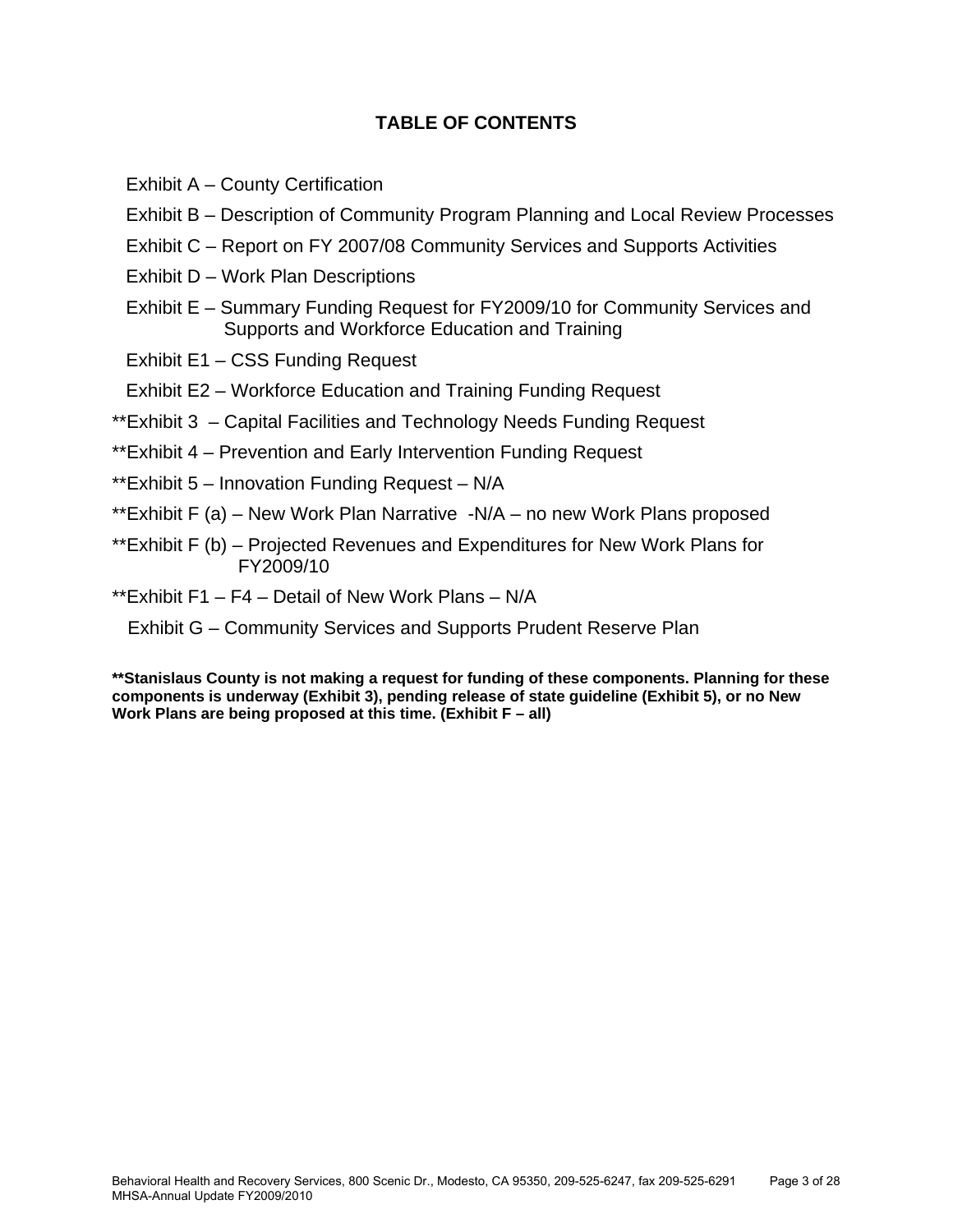# **EXHIBIT A**

# **COUNTY CERTIFICATION MHSA FY 2009/10 ANNUAL UPDATE**

County Name: Stanislaus

| <b>County Mental Health Director</b>                                                                    | <b>Project Lead</b>              |  |  |  |  |  |  |
|---------------------------------------------------------------------------------------------------------|----------------------------------|--|--|--|--|--|--|
| Name: Denise C. Hunt, M.F.T., R.N.                                                                      | Name: Karen Hurley, M.F.T.       |  |  |  |  |  |  |
| Telephone Number: (209) 525-6225                                                                        | Telephone Number: (209) 525-6229 |  |  |  |  |  |  |
| E-mail: dhunt@stancounty.com                                                                            | E-mail: khurley@stancounty.com   |  |  |  |  |  |  |
| <b>Mailing Address:</b><br>Behavioral Health and Recovery Services, 800 Scenic Drive, Modesto, CA 95350 |                                  |  |  |  |  |  |  |

I hereby certify that I am the official responsible for the administration of public community mental health services in and for said County and that the County has complied with all pertinent regulations, laws and statutes for this Annual Update. Mental Health Services Act funds are and will be used in compliance with Welfare and Institutions Code Section 5891 and California Code of Regulations (CCR), Title 9, Section 3410, Non-Supplant.

This Annual Update has been developed with the participation of stakeholders, in accordance with CCR, Title 9, Sections 3300, 3310(d) and 3315(a). The draft FY 09/10 Annual Update was circulated for 30 days to stakeholders for review and comment and a public hearing was held by the local mental health board or commission. All input has been considered with adjustments made, as appropriate.

All documents in the attached FY 2009/10 Annual Update are true and correct. To be signed following 30 day review and comment

Signature Date Date Title

2/27/09 Behavioral Health Director Local Mental Health Director/Designee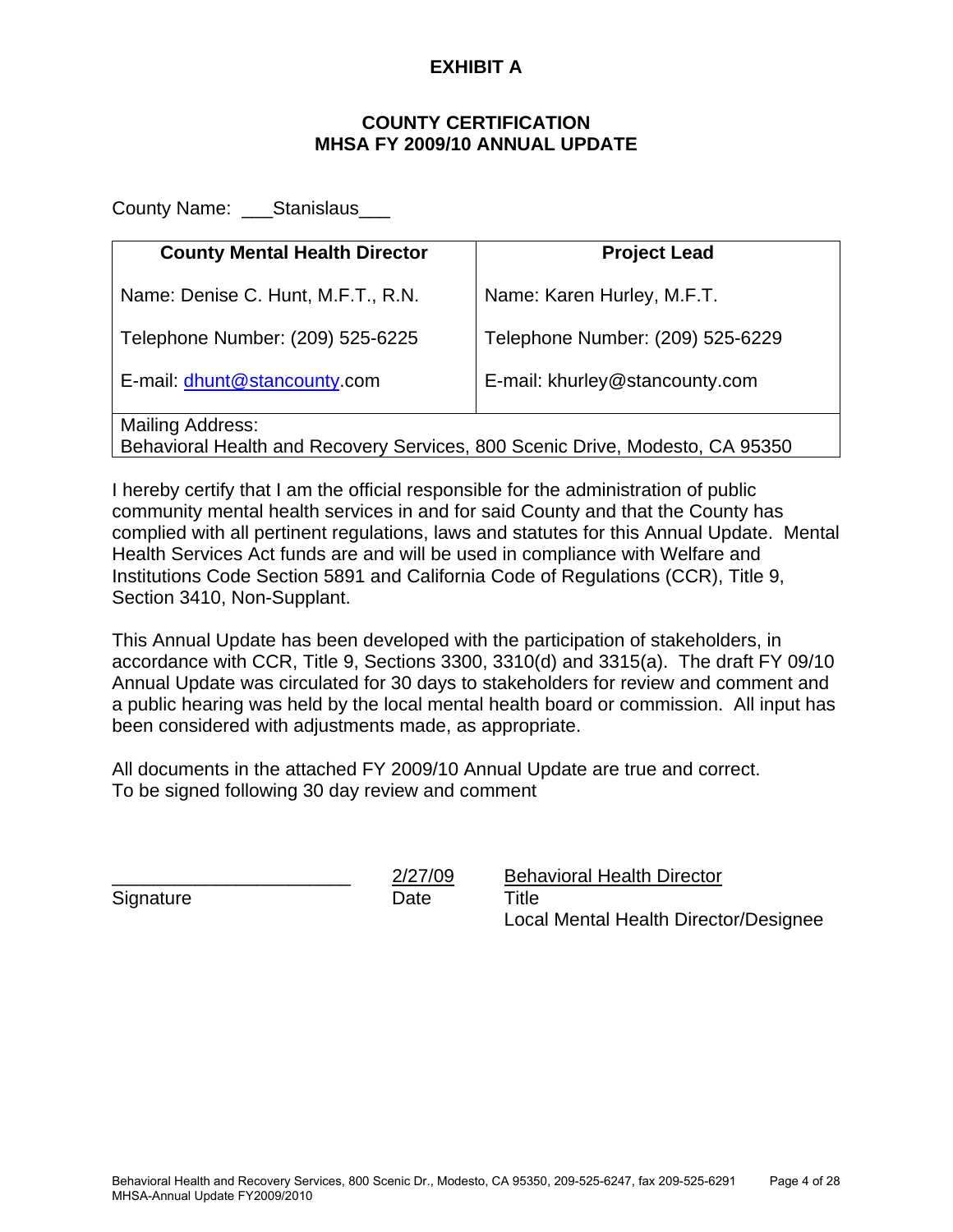# **Description of Community Program Planning and Local Review Processes MHSA FY 2009/10 ANNUAL UPDATE**

# County Name:Stanislaus

**Instructions:** Utilizing the following format please provide a brief description of the Community Program Planning and Local Review Processes that were conducted as part of this Annual Update.

# **1. Briefly describe the Community Program Planning Process for development of the FY 2009/10 Annual Update. It shall include the methods for obtaining stakeholder input. (Suggested length – one-half page)**

An overview of CSS activities year-by-year since 2005 (a brief services update featuring success stories) was given to the Representative Stakeholder Steering Committee, Mental Health Board members and other key stakeholders on January 14, 2009. The agenda included an overview of CSS from 2005 to the present time, report on WET Plan implementation, and status report on planning for remaining components (CSS Housing, PEI, CAPFAC/IT, INN). The primary focus of the meeting was the critical changes in CSS funding amounts and availability over the past four years.

The Behavioral Health Director spoke extensively to provide her first-hand explanation for why BHRS would recommend a continuation of CSS programs with no new programs, program expansions or reductions. She described an additional possibility, in light of state and local budget constraints, in which program reductions could occur due to decreasing CSS funding and increasing costs. A description of Prudent Reserve, which is to be addressed in the Annual Update FY2009/10, was included with an explanation of why BHRS' is unable to comply with the requirement (Exhibit G).

After addressing questions and lengthy discussion of concerns, members of the Representative Stakeholder Steering Committee achieved consensus on BHRS' recommendation, with one person abstaining, that the CSS Plan should continue "as-is" through FY 2009/10. It was additionally agreed upon that planning for program reductions, should they become a reality in FY2010/11, would involve stakeholders.

# **2. Identify the stakeholder entities involved in the Community Program Planning Process.**

On January 14, 2009 the MHSA Representative Stakeholder Steering Committee was convened for the purpose of considering the purpose and content of the FY2009/10 Annual Update within the broader context of the current economic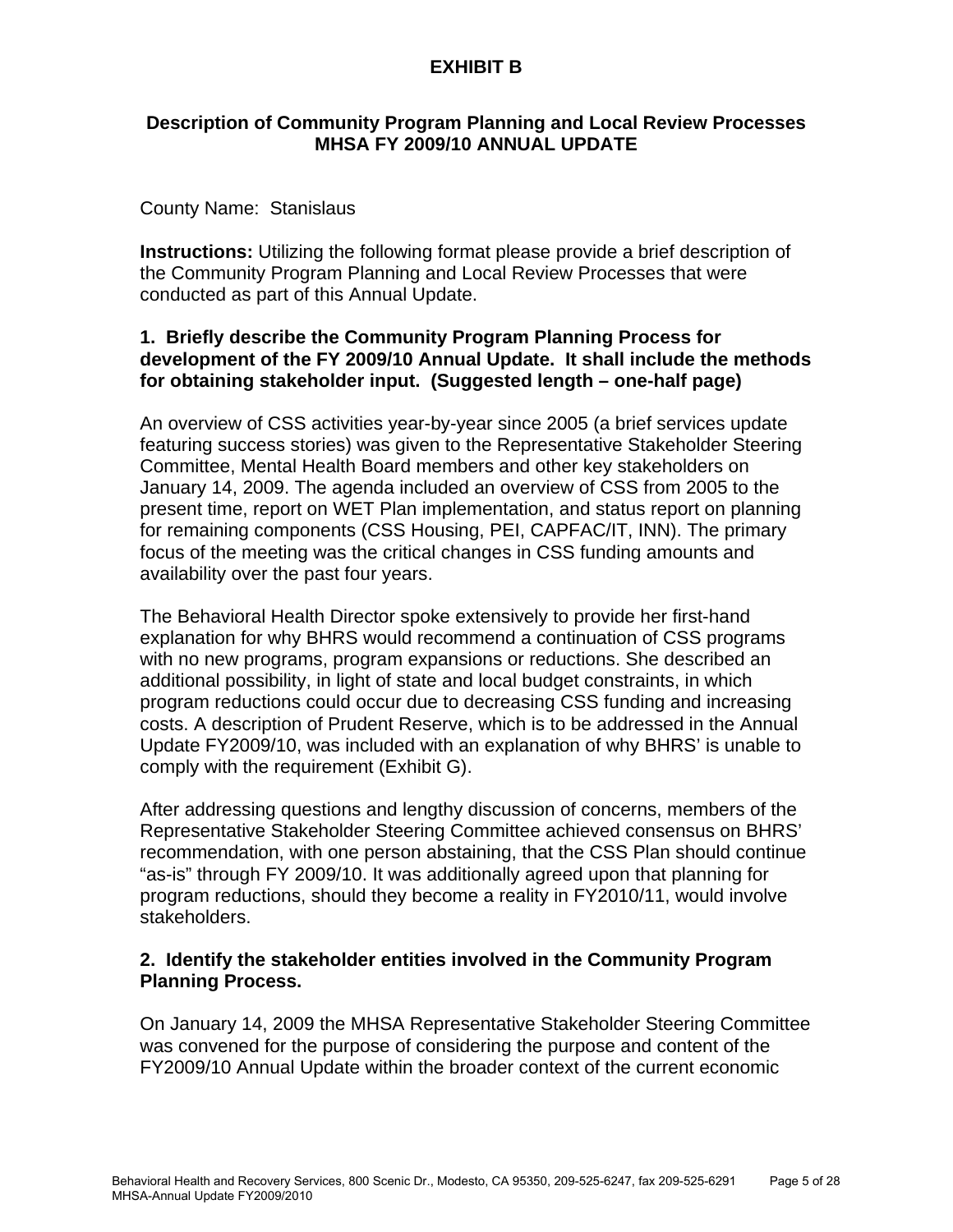realities in public mental health funding. Members of the BHRS Leadership team and others also attended the meeting.

The Representative Stakeholder Steering Committee is comprised of the following agencies/communities: consumer partners, family member partners, contract providers of public mental health services, representatives from diverse communities, law enforcement, Courts, education, health care, faith-based community, Disability Resource Agency for Independent Living (DRAIL), labor organizations, probation, social services, Stanislaus County Chief Executive Office, BHRS staff, Senior Services and regional geographical areas of Stanislaus County including South and Westside of the county.

# **3. Describe how the information provided by DMH and any additional information provided by the County regarding the implementation of the Community Services and Supports (CSS) component was shared with stakeholders.**

Throughout the entire four years of MHSA planning and implementation local efforts have consistently informed stakeholders of planning and implementation activities including, but not limited to, the following methods:

- Information from two Implementation Progress Reports (2006 and 2007) has been distributed to stakeholders including Representative Stakeholder Steering Committee and Mental Health Board members.
- In August 2008 the Behavioral Health Director incorporated MHSA-CSS services data in a presentation to Board of Supervisors, with other Department Heads, in the Second Annual Report on the Healthy Communities goals and performance measures
- All CSS Additional Planning Estimates, Augmentation Plans and Plan Updates have been widely circulated using a consistent and methodical process (see Exhibit B.5 in this document), with the intent to provide predictable, easy and transparent access to information.
- MHSA CSS Exhibit 6 Three-Year Plan Quarterly Progress Goals and Report with information regarding Estimated/Actual Population Served by CSS Programs has been used to develop reports to stakeholders, Quality Management Team, Mental Health Board and Board of Supervisors
- MHSA Newsletter has been published monthly since May 2007 and includes updates, success stories and planning information. The newsletter is emailed to hundreds of stakeholders and posted on the local MHSA website and the BHRS intranet/extranet.

Initially, in 2005, Stanislaus County made the decision to collect MHSA data to create a local database for reporting purposes. Rather than enter data directly into the State's web-based system, BHRS chose to transfer data via Extensible Markup Language (.xml) format. BHRS has collaborated with the State DMH Performance Outcomes and Quality Improvement (POQI) division to test the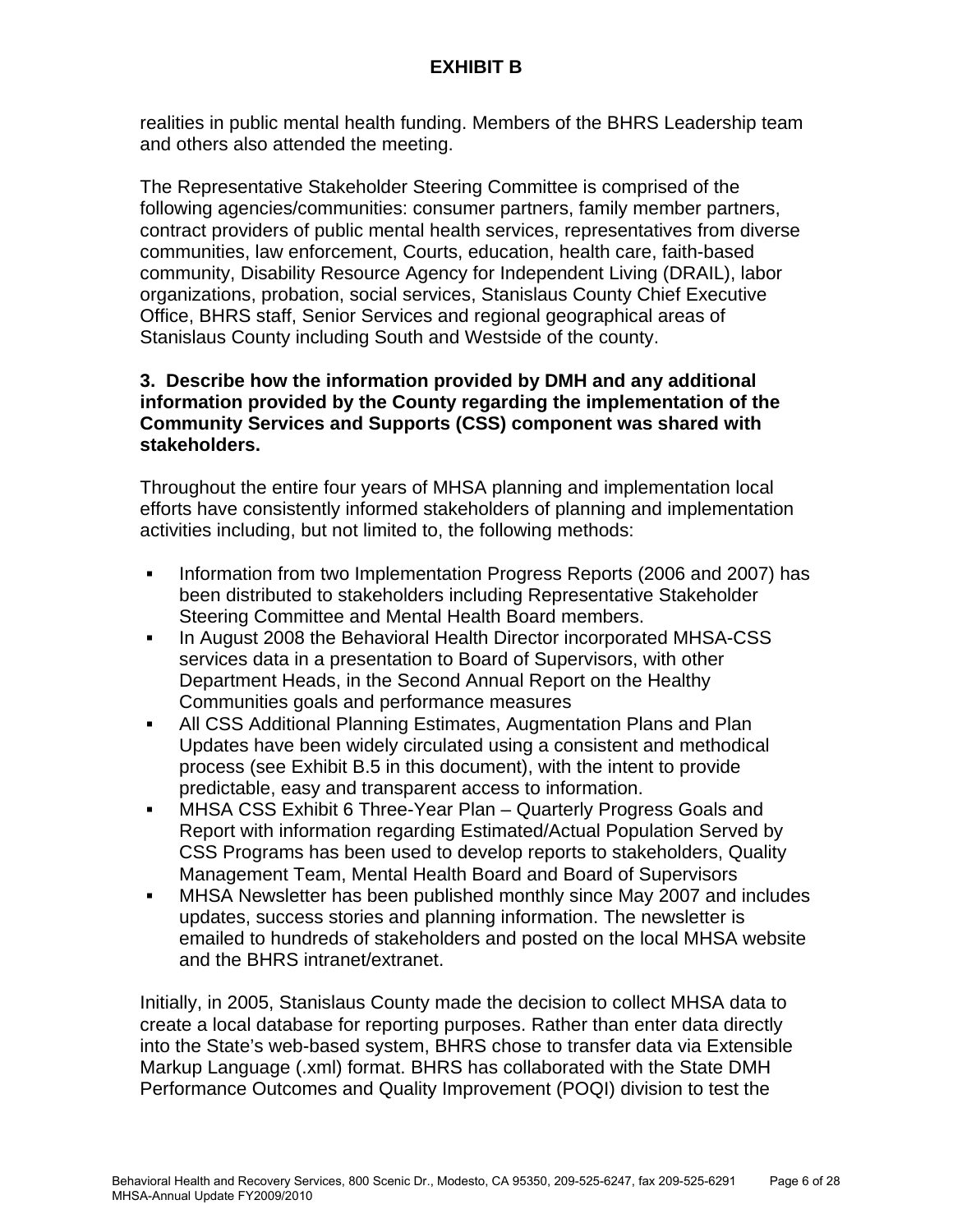Data Collection and Reporting System (DCR) being developed. The development process has been lengthy and has resulted in slow implementation of data transfer. BHRS conducted multiple tests and recently became the third county to be certified to transfer MHSA data to the State via .xml format. As a result, Full Service Partnership (FSP) data has not been provided to Stanislaus County by DMH and, to date, only locally collected demographic and INSYST (billing and client service) data is available for local reports.

Our first .xml transfer to DMH was October 31, 2008. Subsequently, we have made successful regular transfers of data. Data is available for download through the DCR system but Stanislaus County has not received any MHSAspecific data reports from DMH Performance Outcomes and Quality Improvement (POQI) to date.

# **4. Attach substantive comments received about the CSS implementation information and responses to those comments. Indicate if none received.**

In the Representative Stakeholder Steering Committee meeting on January 14<sup>th</sup>, 2009, it was suggested that information related to outcomes, including success stories of consumers/families served, should be more prominently and completely presented. It was further recommended that doing so is an effective way of informing stakeholders as well as inspiring confidence.

Response: The MHSA Planning Coordinator and BHRS Director responded by stating that the presentation had included a number of anecdotal success stories and accomplishments shared during the Introduction and because of the length of the meeting and the depth of information being presented about complex MHSA funding issues, a choice was made about what to present. It was also acknowledged that due to issues with data transfer to State DMH, full report of outcomes data has been problematic and that this is an area of development for BHRS for the MHSA Information Technology Needs Component Plan.

Mental Health Board members in attendance offered the Annual Mental Health Board Report 2008 and requested that staff send the report to stakeholders present – which was completed the next day.

# **5. List the dates of the 30-day stakeholder review and public hearing. Attach substantive comments received during the stakeholder review and public hearing and responses to those comments. Indicate if none received.**

A 30-day public review and comment period was conducted from January 28, 2009 – February 26, 2009. Public Hearing was conducted on Thursday, February 26, 2009, at the Stanislaus County Mental Health Board meeting @ 800 Scenic Drive, Modesto, CA.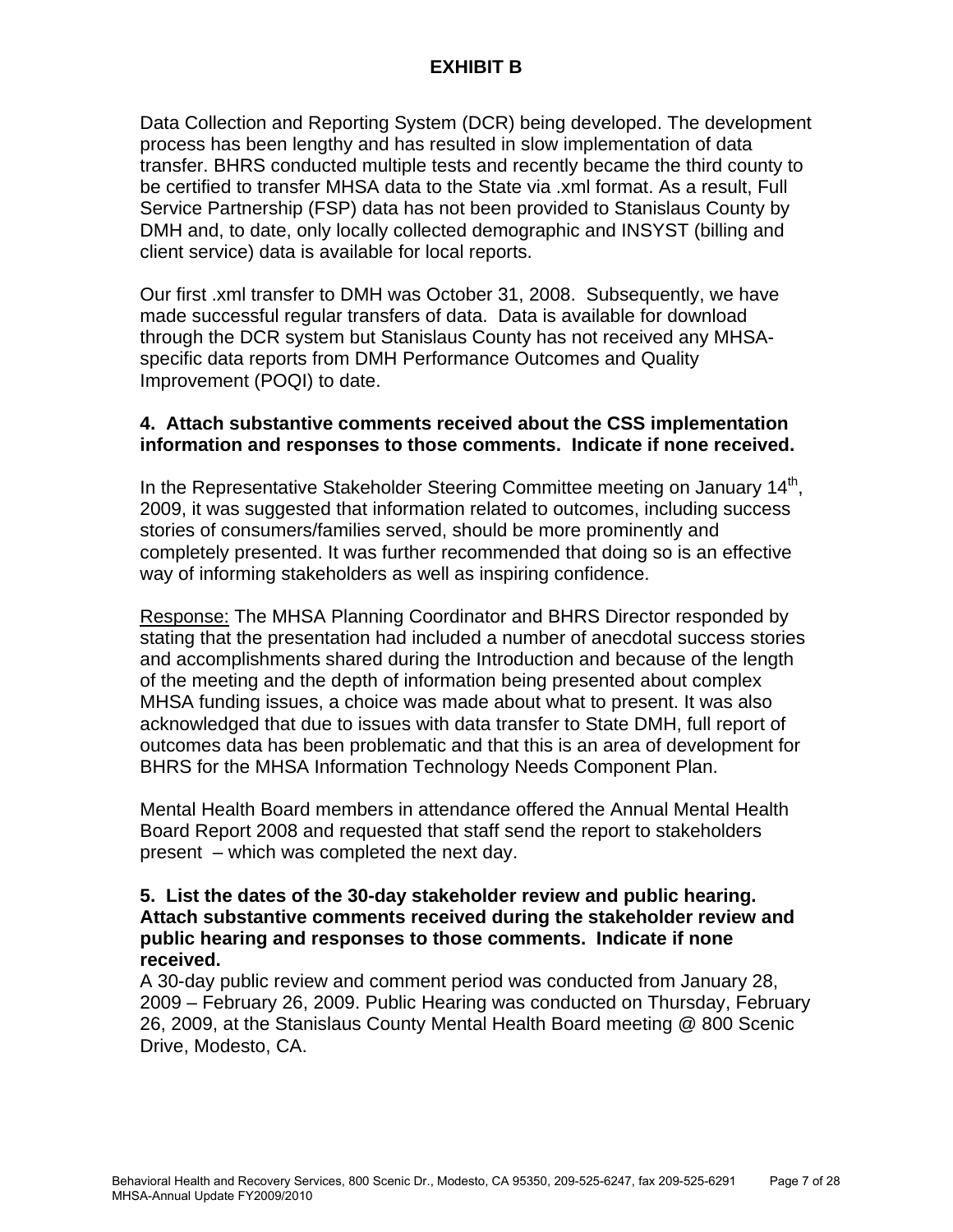The MHSA FY2009/10 ANNUAL UPDATE was circulated using the following methods:

- $\checkmark$  An electronic copy was posted on the County's MHSA website: [www.stanislausmhsa.com](http://www.stanislausmhsa.com/)
- $\checkmark$  Paper copies were sent to Stanislaus County Public Library resource desks
- $\checkmark$  Electronic notification was sent to all BHRS service sites with a link to [www.stanislausmhsa.com](http://www.stanislausmhsa.com/), announcing the posting of this report
- $\checkmark$  Representative Stakeholder Steering Committee and Mental Health Board members were sent notice informing them of the start of the 30-day review and how to obtain a copy of the proposal.

The public was notified by:

 $\checkmark$  Public notice posted in seven newspapers throughout Stanislaus County including a newspaper serving the Latino community. The notice included reference to [www.stanislausmhsa.com](http://www.stanislausmhsa.com/) and a phone number for requesting a copy of the proposal.

No additional comments were received during the 30-day review and comment period or during the public hearing.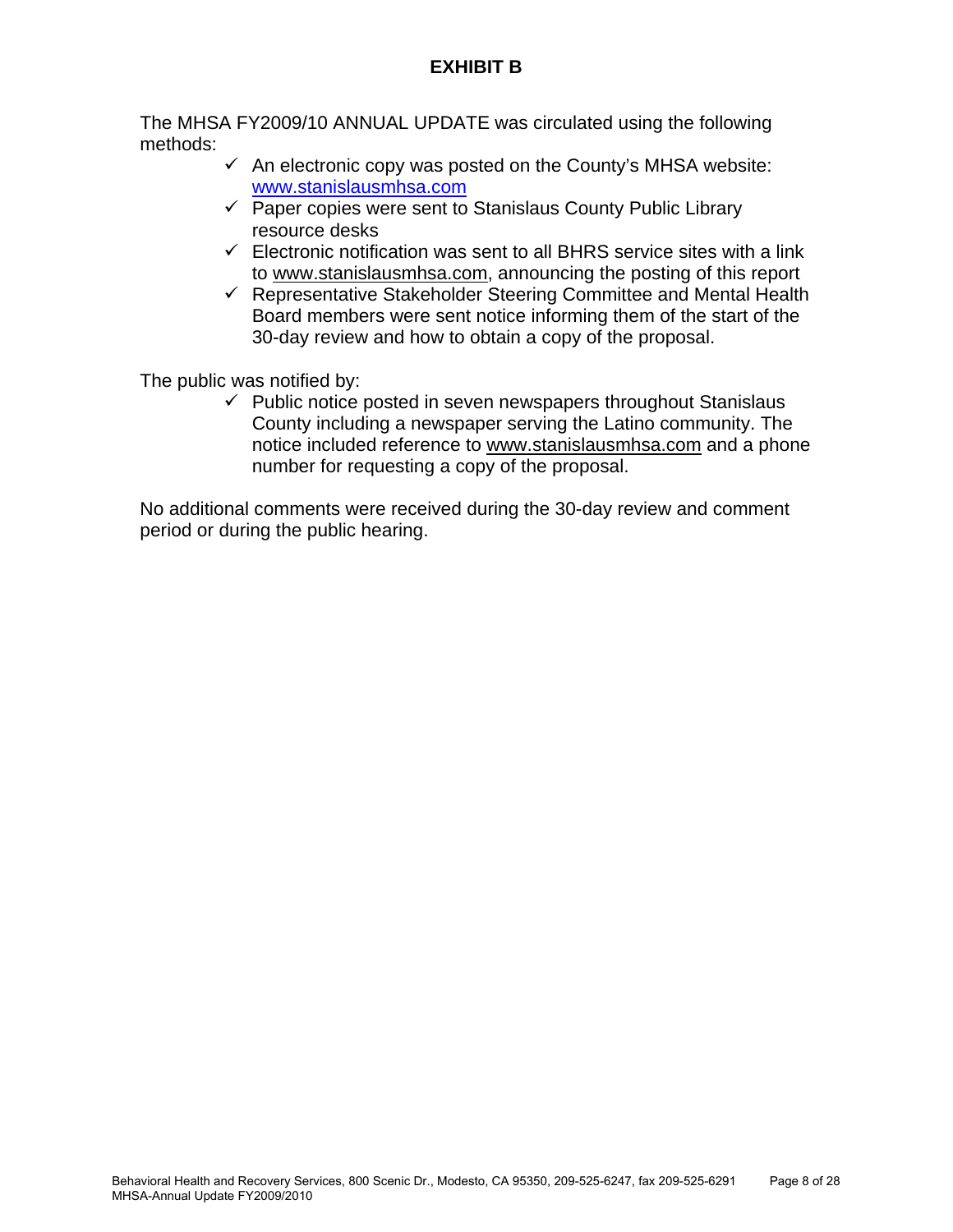# **EXHIBIT C**

# **Report on FY 2007/08 Community Services and Supports Activities MHSA FY 2009/10 ANNUAL UPDATE**

# County Name: Stanislaus

# **Provide a brief narrative description of progress in providing services through the MHSA Community Services and Supports (CSS) component to unserved and underserved populations, with emphasis on reducing racial/ethnic service disparities. (suggested length – one-half page)**

When initial CSS planning was underway the Mental Health Service Need Prevalence for Stanislaus County was 7.09%, with a total estimated County population of 492,233. This would predict that 34,899 people are in need of services. Currently, the Mental Health Service Need Prevalence for Stanislaus County remains 7.09% with an increase in total estimated population of 511,263. This would predict that 36,248 people are in need of services. (Prevalence data developed by Holzer, 2004 State of California Department of Finance race/ethnic population data, and 2000 federal census data for Stanislaus County, and BHRS databases sources of data for this section.)

In FY2003/04, BHRS served 12,851 people, leaving about 22,048 with unmet needs. Currently, BHRS databases indicate that in FY2007/08 BHRS served 9,697 people, leaving about 26,552 with unmet needs. These numbers reflect what has occurred in a shrinking service system as a result of budget issues in Realignment since the MHSA CSS Plan was approved in 2006. Despite this overall downward trend, efforts to address disparities in service to diverse racial/ethnic/cultural groups have remained a priority.

In addressing service disparities *Full Service Partnership* (FSPs) have provided services for children/youth, transition age youth, adults and older adults. They have successfully met service targets for FY2007/08 and addressed service disparities in the following ways (examples):

- Westside Stanislaus Homeless Outreach Program (FSP-01) operated by Telecare Corporation has served twelve monolingual Spanish-speaking clients. These service recipients are entirely Spanish speaking, an unprecedented trend in local FSP service to Hispanic community members and a significant increase in service levels for the program.
- In Juvenile Justice-TPS (FSP-02) the Program Coordinator and her team keep awareness of the MHSA Essential Elements present in their collaborations with "core" Juvenile Justice programs. So much so that it has become an accepted way to do business throughout Juvenile Justice Mental Health Programs. Cultural diversity and celebration of differences has brought the team together to enhance effectiveness with the diverse families they serve.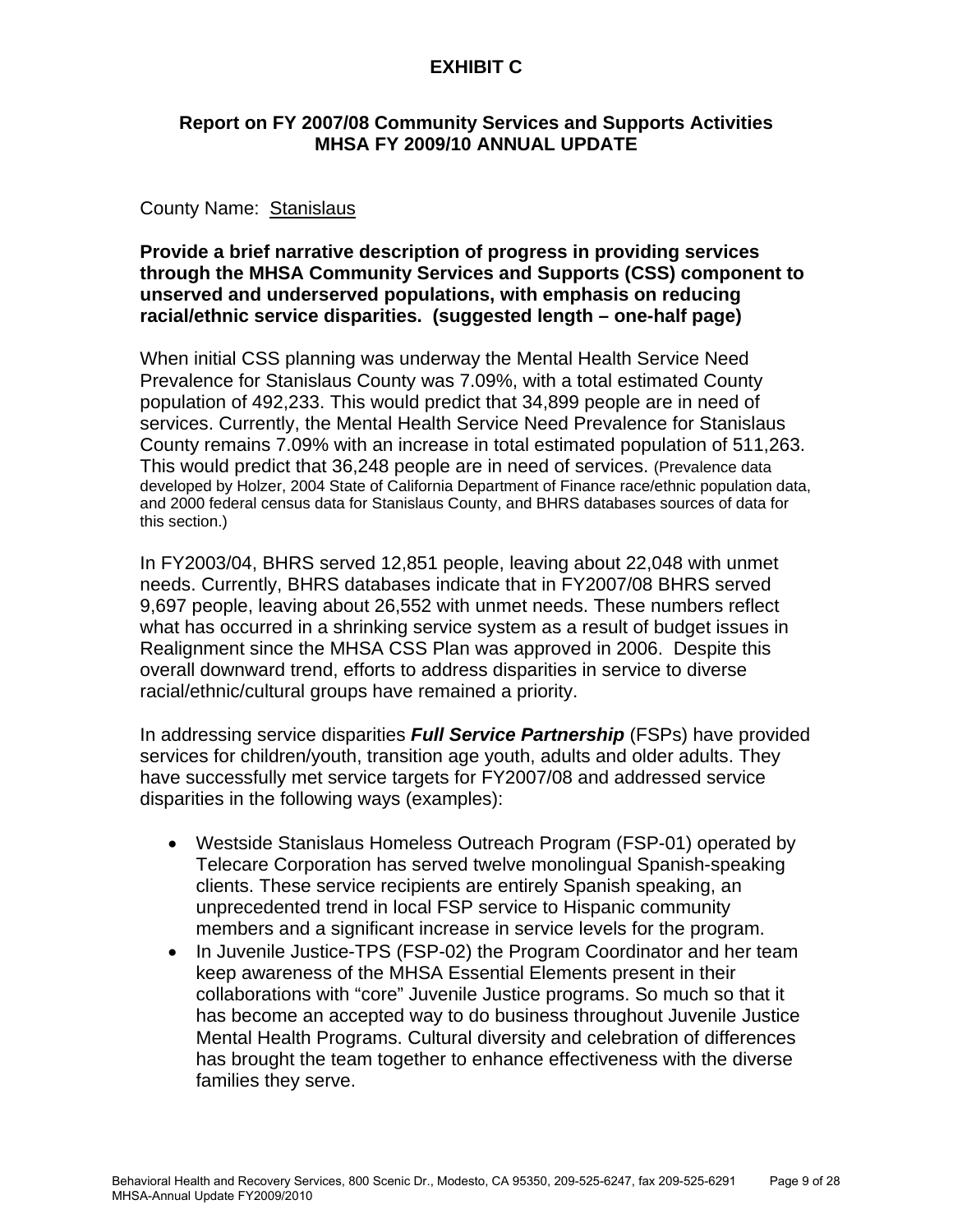# **EXHIBIT C**

- Senior Access and Resource Team (FSP-03) has, through partnership with an Outreach and Engagement Program community-based contractor, increased services to African American consumers from zero to 5% of the total caseload of the program. Anecdotally, the significance of this increase is reflected in the community collaboration that provided advocacy and increased access to people who would not normally seek agency-based services.
- Health/Mental Health Team (FSP-04) has since its inception served a diverse client population. Over 58% of the consumers served are from diverse racial/ethnic groups; primarily Hispanic and African American.
- Integrated Forensic Team (FSP-05) has focused on service to adults and transition age youth with co-occurring issues of mental illness and substance abuse. Through their carefully nurtured, long-time partnership with the criminal justice system (law enforcement, District Attorney, Public Defender, judges, Probation, Drug Court, and Restorative Policing), IFT has been successful in serving a large proportion of ethnically and racially diverse clients. These clients are predominantly Hispanic and African American, and are over-represented in the jail population as compared to the county population.

*General System Development Programs* (GSD) have strengthened the behavioral health system by increasing capacity to serve individuals and families, including those from underserved populations. In FY2007/08, four GSD programs served a total of 4,230 individuals.

- Josie's Place: TAY Drop-in Center (GSD-01) has a diverse group of staff and volunteers represented by the following cultures, races and ethnicities: East Indian, Laotian, African American, Hispanic, Caucasian, LGBTQ, consumers, and family members which has contributed to a multi-cultural approach to this membership-driven center for transition age youth with serious mental illness.
- A very successful partnership between Community Emergency Response Team/Warm Line Peer Support (GSD-02) and Modesto Police Department is established. Every day this team works together to provide increased mobile emergency and non-emergency services on the phone and in the community to residents throughout Stanislaus County.
- Family Partnership Center/Families Together (FPC/FT)(GSD-04) has worked to fill needs identified during initial planning for CSS that indicated outreach into racially and ethnically diverse communities was needed. Many families are unaware of services for families with youth who have serious emotional disturbance (SED) or how to access the services. The outreach by FPC/FT has resulted in an increase in Hispanic women (Spanish-speaking and bi-lingual) participating in events and groups. A few of the women's husbands or extended family members noticed the benefit of new support to their families and have also begun to participate in FPC events. This type of networking is one of the intended outcomes in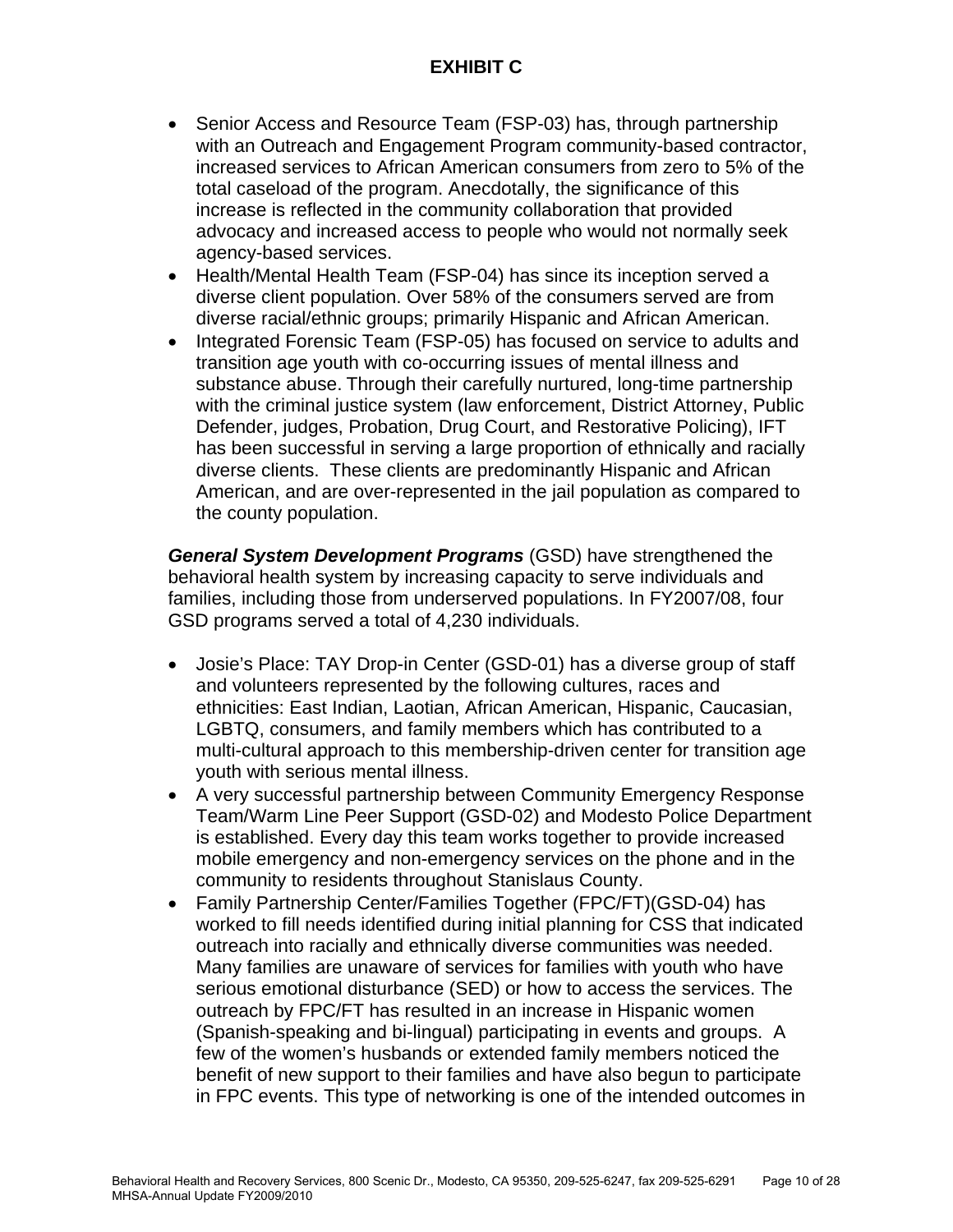# **EXHIBIT C**

expanding system capacity and building service connections with diverse communities.

• Consumer/Family Member Employment and Empowerment Center (GSD-05) is one of two consumer and family member staffed CSS programs operated by Turning Point Community Programs. Establishment of this Center has strengthened BHRS growth toward a client/family member driven behavioral health system. In FY2007/08, a group of consumers and family members emerged out of the Mental Health Board Impact Committee and began to address several areas of concern about the Center. This emergence is an important developmental process toward a fully consumer/family member run center.

*Outreach and Engagement Programs* (O&E) have strengthened the behavioral health system by increasing outreach to individuals in racially and ethnically diverse communities who are reluctant to seek services in traditional mental health service settings. Additionally, with a focus on reducing stigma, they offer outreach and advocacy services to assist some individuals who need agency-based services. They also have worked to develop community capacity to support individuals and families in their neighborhoods, churches and other communities of support. In FY2007/08 three O&E programs contacted a total of 1646 individuals.

- Outreach and Engagement (O&E 01): BHRS contracts with two community-based organizations: West Modesto King Kennedy Neighborhood Collaborative and El Concilio. In collaboration with Family Resource Centers and Healthy Start programs, outreach and engagement services are available in Modesto and the outlying areas of Stanislaus County's Westside.
- Garden Gate Respite (O&E 02) has provided outreach and engagement through crisis and respite housing of short-term and intermediate term stay. The individuals served often use respite housing as a way to avoid hospitalization or incarceration and as a step into Full Service Partnership programs or to other appropriate treatment linkages.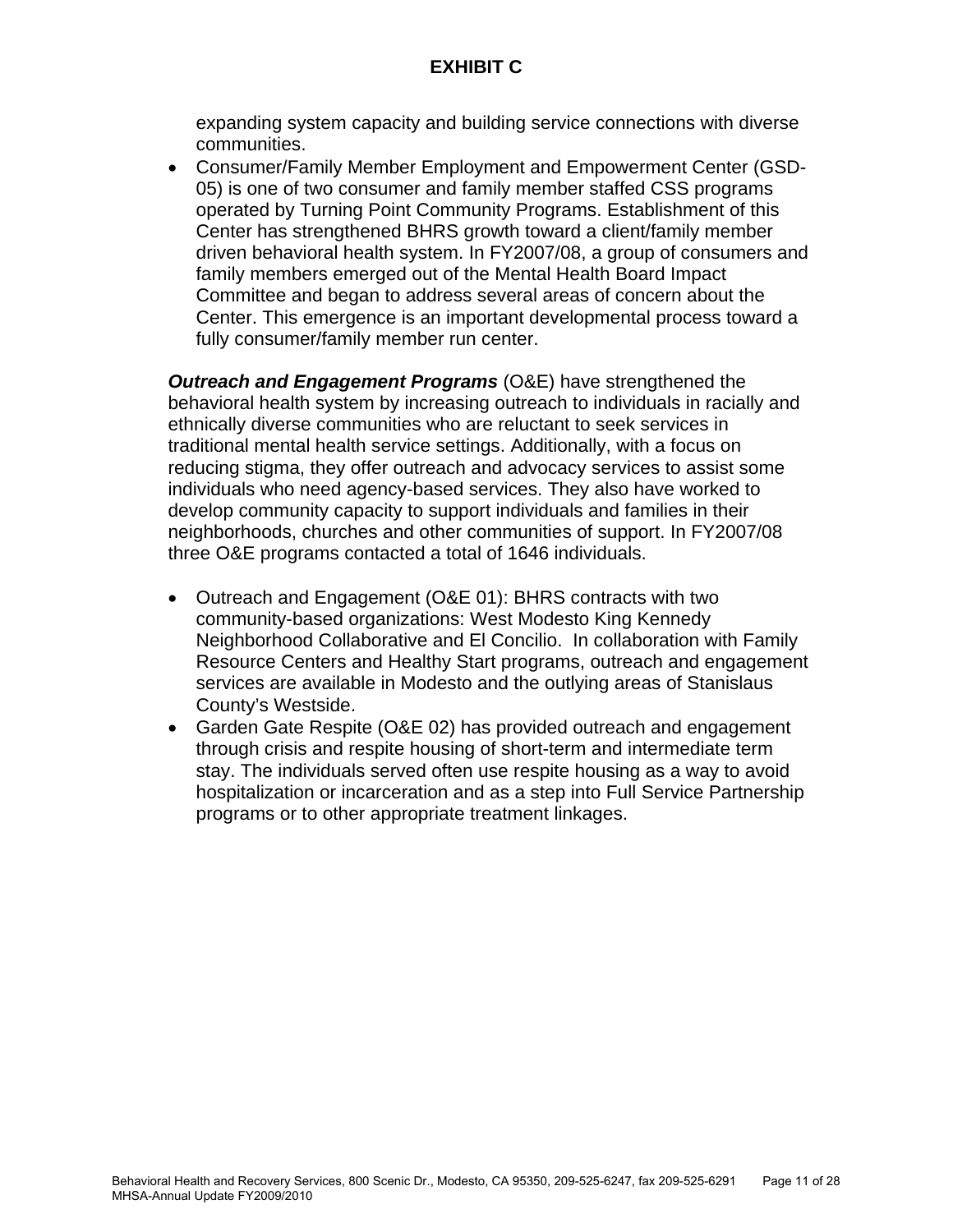#### **County Name Stanislaus**

**Work Plan Title**

 $\overline{\phantom{a}}$ 

WESTSIDE STANISLAUS HOMELESS OUTREACH PROGRAM (SHOP), FSP-01

### **Population to Be Served**

The population to be served includes seriously mentally ill Transition Age Youth, Adults and Older Adults who are high risk, have been unserved or underserved by other mental health programs, with emphasis on those who are discharged from a psychiatric hospital and are homeless or at risk for homelessness and/or have been high users of crisis-based services including hospital, mobile crisis, emergency rooms and incarceration, have cooccurring alcohol and other drug problems, physical health problems, and are in the western and southern regions of Modesto including those whose race or ethnicity is Latino, African American, Native American, and Southeast Asian (Asian/Pacific Islander).

#### **Work Plan Description**

**COMMUNITY SERVICES AND SUPPORTS**

Annual Number of Clients to Be Served

225 Total

Number of Clients By Funding Category

- 120 Full Service Partnerships
- 105 System Development
- 0 Outreach & Engagement

### **PREVENTION AND EARLY INTERVENTION**

| Annual Number to Be Served              |
|-----------------------------------------|
| Total                                   |
| Number of Clients By Type of Prevention |
| Early Intervention                      |
| Indicated/Selected                      |
| Universal                               |

Operated under contract to Telecare Corporation, Westside Stanislaus Homeless Outreach Program (SHOP) began as an AB-2034 program and was expanded in 2006 with MHSA-CSS funding. A combination of Full Service Partnership (FSP) and General System Development (GSD) funds provide step-down levels of care to a total of 225 individuals. Culturally and linguistically appropriate services are provided to locally unserved and underserved racially and ethnically diverse consumers. The three levels of care (Full Service Partnership, Intensive Support Services and Wellness/Recovery) allow clients to enter individually appropriate levels of service. At all levels, community services and supports to consumers "start where they are" and consumers and family members participate as team members in multidisciplinary teams. Westside SHOP staff is part of the larger BHRS Adult/Older Adult System of Care, which provides additional housing resources (transitional housing, temporary and permanent supportive housing), respite care and wellness recovery services. The FSP level provides integrated, intensive community services and supports, with 24-hour-aday, 7-day-a-week availability, utilizing the "housing and employment first" approach, with a recovery and client- and familycentered focus. Collaboration with and outreach to local underserved communities are critical parts of this program and its ability to reduce disparities and achieve an integrated service experience for consumers and family members. Collaboration occurs with agencies including, but not limited to, the Salvation Army, Golden Valley Health Clinics (a Federally Qualified Health Clinic), and the Modesto Police Department. The Intensive Support Services level of care, funded by GSD, serves individuals who may not require an FSP level of care, yet are in need of time-limited intensive services and who can benefit from wellness level of care. Other services include vocational services, integrated substance abuse, mental health and physical health services, and use of flexible funds to outreach to homeless individuals. A Peer Advocacy Team, central to transformation to a culture of resiliency and recovery, as well as to peer and family support, provides education for clients and family members, peer recovery support, benefits advocacy support, and housing support. Goals of the Westside SHOP program are reductions in homelessness, incarceration, hospitalization, emergency room visits and institutionalization, and increases in employment and social community supports.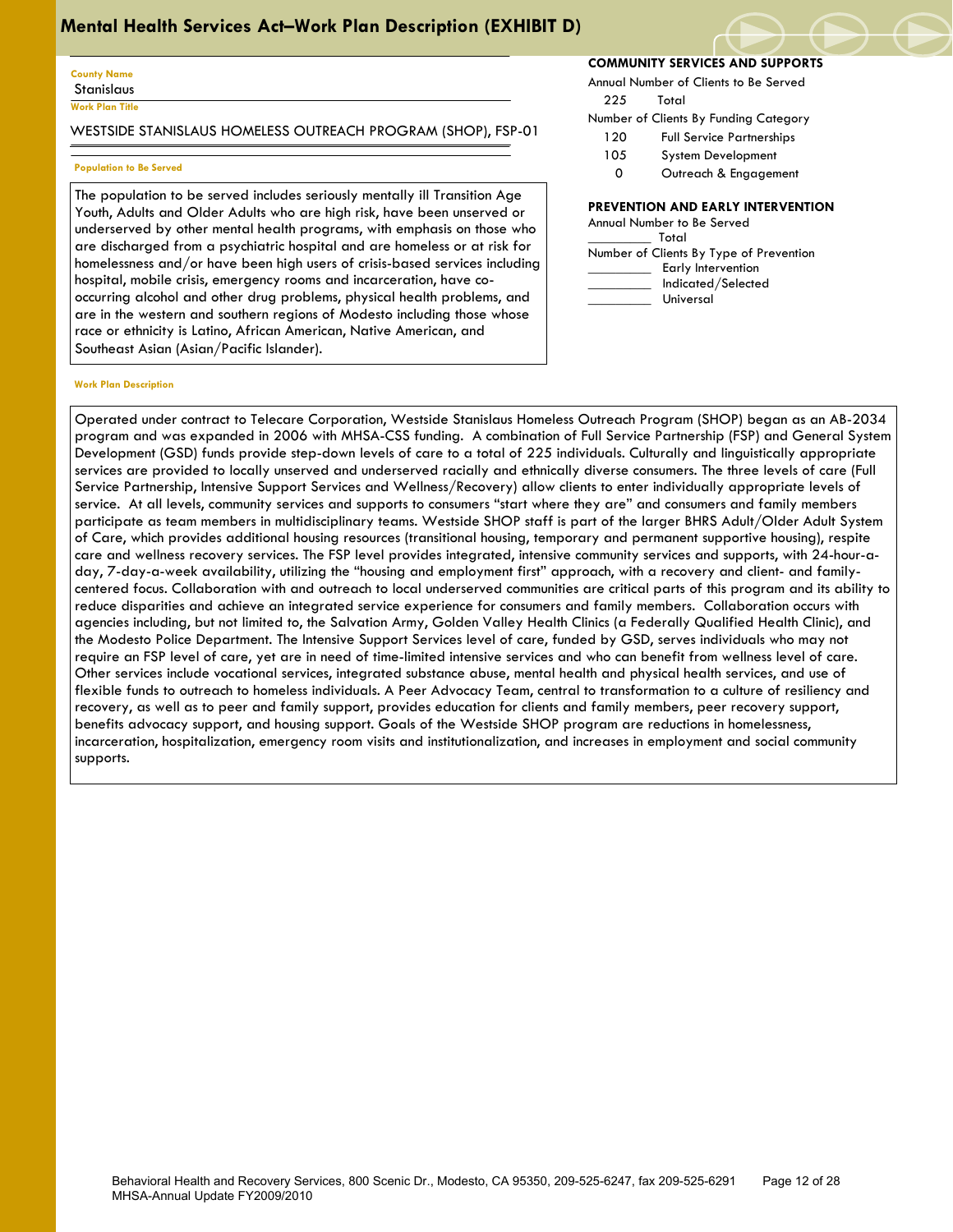## **County Name** Stanislaus

**Work Plan Title**

 $\overline{\phantom{a}}$ 

## JUVENILE JUSTICE, FSP-02

### **Population to Be Served**

The population to be served is high-risk children and Transition Age Youth (primarily ages 13-19) diagnosed with serious emotional disturbance, on formal or informal probation, and their families.

## **COMMUNITY SERVICES AND SUPPORTS**

Annual Number of Clients to Be Served

25 Total

Number of Clients By Funding Category

- 25 Full Service Partnerships
- 0 System Development
- 0 Outreach & Engagement

## **PREVENTION AND EARLY INTERVENTION**

Annual Number to Be Served \_\_\_\_\_\_\_\_\_ Total Number of Clients By Type of Prevention Early Intervention \_\_\_\_\_\_\_\_\_ Indicated/Selected \_\_\_\_\_\_\_\_\_ Universal

#### **Work Plan Description**

Stanislaus County Behavioral Health and Recovery Services (BHRS) has successfully collaborated with the Stanislaus County Probation Department since the early 1990's. This MHSA Juvenile Justice Full Service Partnership Program (FSP) added a new component and significantly expanded the already successful Juvenile Justice Mental Health Program.

This FSP provides 24-hour-a-day, 7-day-a-week crisis response services and on-site intensive mental health services in the Juvenile Justice Mental Health Program to a group of 25 high-risk youth (primarily ages 13 to 19) and their families. All of the targeted youth have a diagnosis of a serious emotional disturbance and are on formal or informal probation. These high-risk youth have historically been "hard to engage" and have not responded to traditional levels of mental health services. As a result, they tend to become more seriously ill, have more aggressive behavior and higher rates of incarceration and institutionalization. This FSP is designed to do "whatever it takes" to engage these seriously emotionally disturbed youth. The Teaching Pro-Social Skills model of aggression replacement therapy is employed to address aggression, immaturity, withdrawal, and other problem behaviors.

Goals of the Juvenile Justice FSP program are to reduce recidivism, out-of-home placement, homelessness, involuntary hospitalization and institutionalization.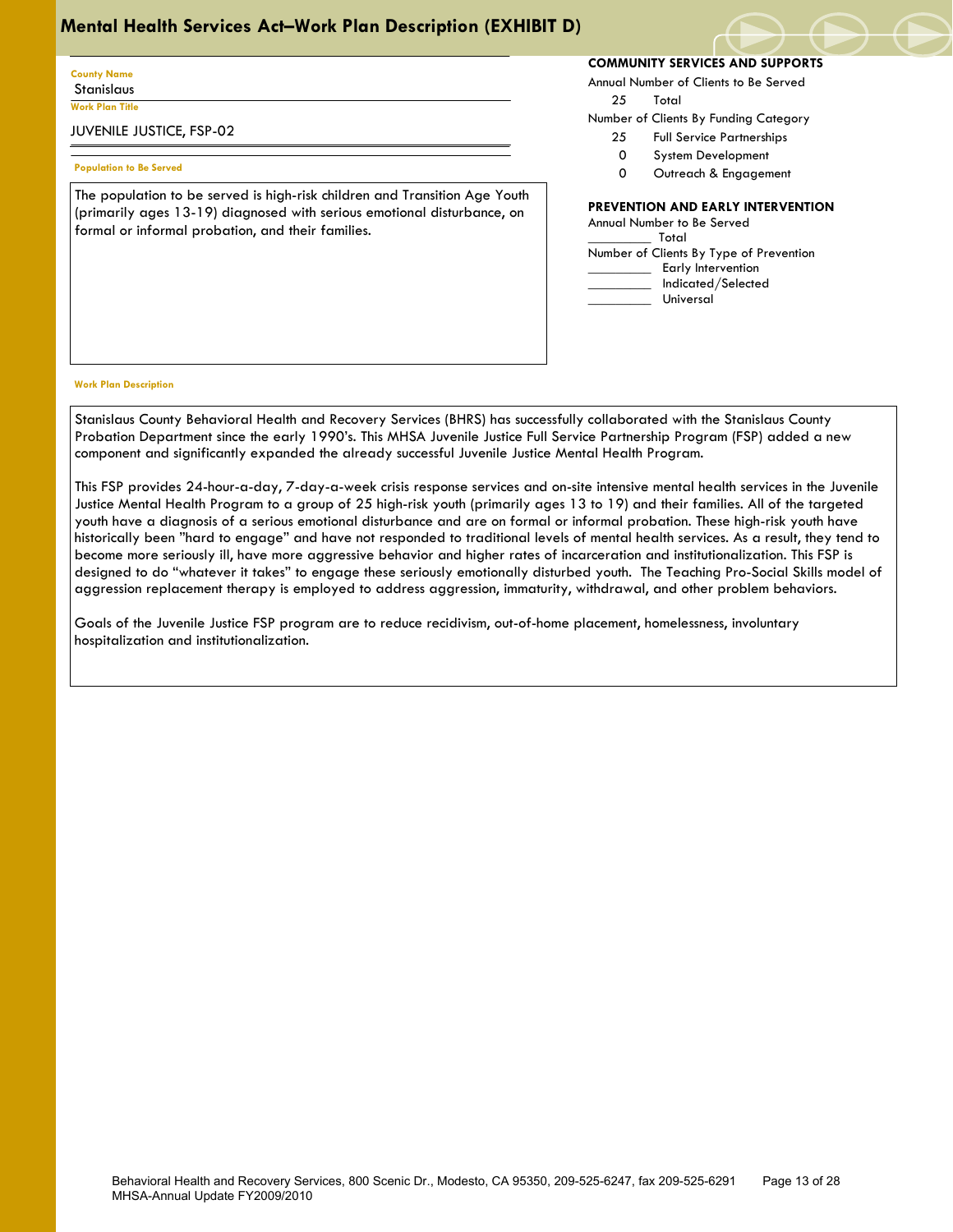#### **County Name Stanislaus**

**Work Plan Title**

 $\overline{\phantom{a}}$ 

SENIOR ACCESS RESOURCE TEAM (SART), FSP-03

#### **Population to Be Served**

The population to be served includes seriously mentally ill older adults (60+ years of age) and transition age adults (ages 55-59), when appropriate. This includes adults with functional impairments, co-occurring substance abuse disorders and/or other physical health conditions. These are individuals not currently being fully served who are experiencing a reduction in functioning level. They may be individuals who are homeless or at risk of homelessness, at risk of institutionalization, hospitalization, and nursing home care, or frequent users of emergency room services. If older adults are so underserved that they may be at risk of any of the abovementioned categories, they also qualify for this FSP.

#### **Work Plan Description**

**COMMUNITY SERVICES AND SUPPORTS**

Annual Number of Clients to Be Served

50 Total

Number of Clients By Funding Category

- 50 Full Service Partnerships
- 0 System Development
- 0 Outreach & Engagement

## **PREVENTION AND EARLY INTERVENTION**

| Annual Number to Be Served              |
|-----------------------------------------|
| Total                                   |
| Number of Clients By Type of Prevention |
| Early Intervention                      |
| Indicated/Selected                      |
| Universal                               |

The Senior Access Resource Team (SART) is a Full Service Partnership program based on the successful implementation and outcomes of the three-year Substance Abuse and Mental Health Services Administration (SAMHSA) Older Adult Demonstration Project, 2001- 2004. The SART program employs the "whatever it takes" approach to enable individuals to attain their goals. SART clients have a variety of service choices, including group therapy, individual therapy, peer counseling, medication services and linkage services. A special focus is on assessment, service planning and the identification and treatment of consumers with co-occurring disorders. SART provides a comprehensive assessment utilizing the Geriatric Field Screening Protocol (GFSP). This tool allows for a standardized full bio-psychosocial assessment, including identification of co-occurring disorders (both substance abuse and physical health problems). Family members may be involved in the assessment process so the consumer and family can be given sufficient information to allow for informed choices regarding available services. An individualized services and support plan is developed for each SART client. All FSP consumers are assigned a service coordinator from the team to ensure continuity, as well as to allow for a development of a relationship. Staff members are readily available to clients and family members routinely, as well as on a 24-hour-a-day, 7-day-aweek basis. All staff is culturally competent and aware of community resources within a client's cultural, racial, or ethnic community. As the SAMHSA Demonstration Project identified, seniors often benefit from focused interventions and may return to other existing support services in the community. SART staff perform community outreach and provide referrals to community resources. A Peer Advocacy Team, central to transformation to a culture of resiliency and recovery, as well as to peer and family support, provides education for clients and family members, peer recovery support, benefits advocacy support, and housing support. Goals of the SART program are reduced homelessness, reduced hospitalizations, reduced emergency room visits, reduced institutionalization and social isolation, as well as increased community functioning and social community supports.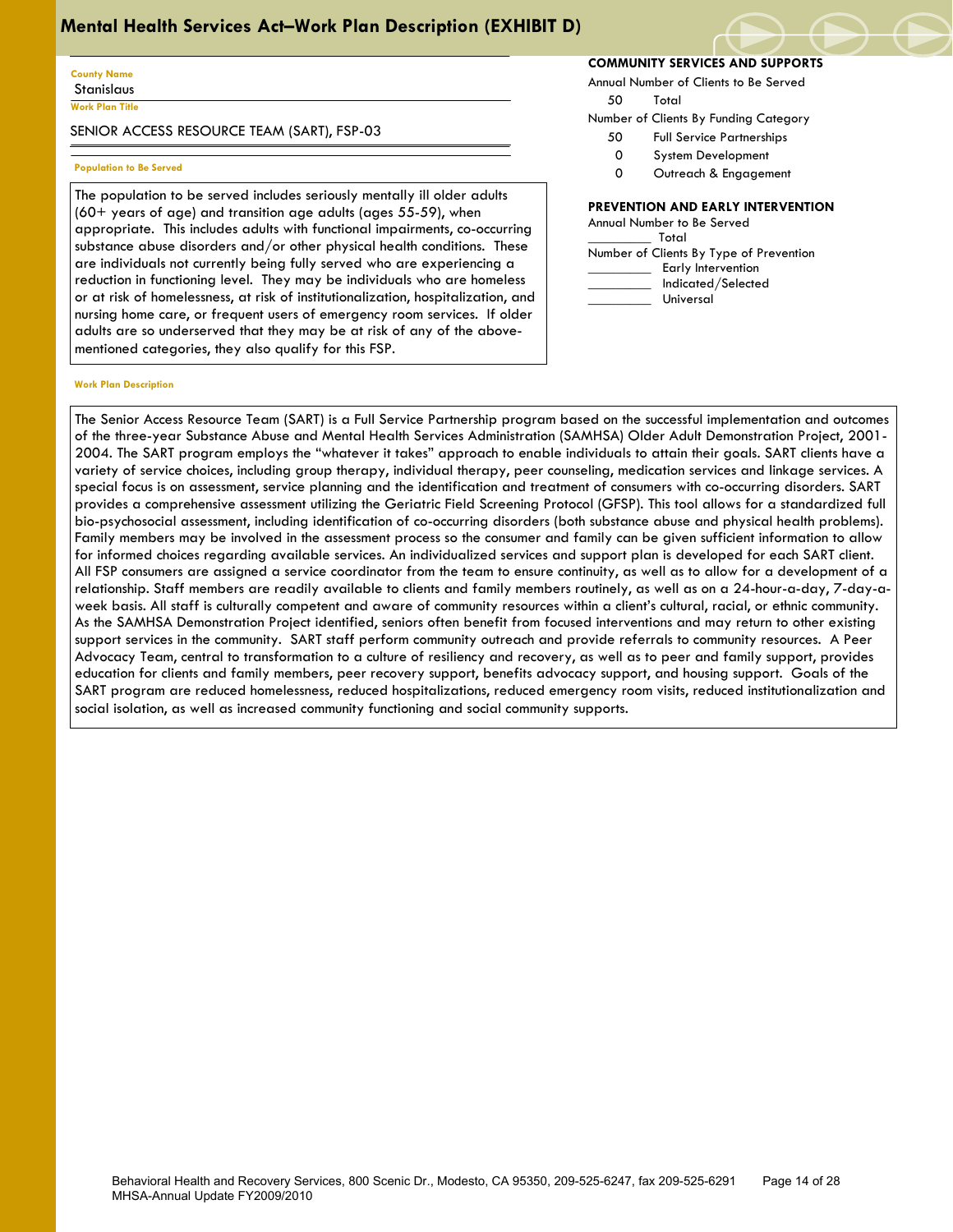#### **County Name Stanislaus**

**Work Plan Title**

 $\overline{\phantom{a}}$ 

HEALTH/MENTAL HEALTH TEAM, FSP-04

### **Population to Be Served**

The population to be served is adults and older adults with significant, ongoing, possibly chronic, health conditions and a co-occurring serious mental illness. The priority population is individuals who are primarily uninsured as well as individuals from racial and ethnic communities who do not have access to well-coordinated health services.

## **COMMUNITY SERVICES AND SUPPORTS**

Annual Number of Clients to Be Served

50 Total

Number of Clients By Funding Category

- 50 Full Service Partnerships
- 0 System Development
- 0 Outreach & Engagement

## **PREVENTION AND EARLY INTERVENTION**

Annual Number to Be Served \_\_\_\_\_\_\_\_\_ Total Number of Clients By Type of Prevention Early Intervention \_\_\_\_\_\_\_\_\_ Indicated/Selected \_\_\_\_\_\_\_\_\_ Universal

#### **Work Plan Description**

The Health/Mental Health Team provides intensive, integrated services to 50 individuals who have both a serious mental illness and significant co-occurring health conditions, e.g., diabetes mellitus (DM), hypertension (HTN), that require ongoing, and often frequent and costly, treatment from primary care providers as well as cooperation from the individual to remain stable. Health conditions that are prevalent among individuals from racial and ethnic populations as well as those conditions that may be worsened by the psychotropic medications prescribed to consumers are the focus of this collaborative team approach. Whenever possible, evidencebased, disease management "protocols" are used to support education with consumers and family members. This program incorporates close collaboration with community public and private health entities. Focusing on the primary care settings as referral sources allows outreach to individuals from racially and ethnically diverse populations that are reluctant to seek services in traditional mental health settings. Consumers are linked to existing community support groups and assisted in developing peer support and recovery groups for individuals with co-occurring health and mental health disorders. Both consumers and family members receive education regarding the management of both health and mental health issues, with a focus on reducing stigma, instilling hope, and reducing symptoms in both health and mental health areas to allow optimal functioning. Service to consumers being served in this program includes 24-hour-a day, 7-day-a-week support, and a "what ever it takes" approach to service delivery. A Peer Advocacy Team, central to transformation to a culture of resiliency and recovery, as well as to peer and family support, provides education for clients and family members, peer recovery support, benefits advocacy support, and housing support. Goals of the Health/Mental Health Team are reduced hospitalization, reduced emergency room visits, reduced institutionalization, decreased isolation, increased ability to manage well-being and independence. The following additional goals are also impacted: decreased homelessness, decreased incarceration, increased employment and social community supports.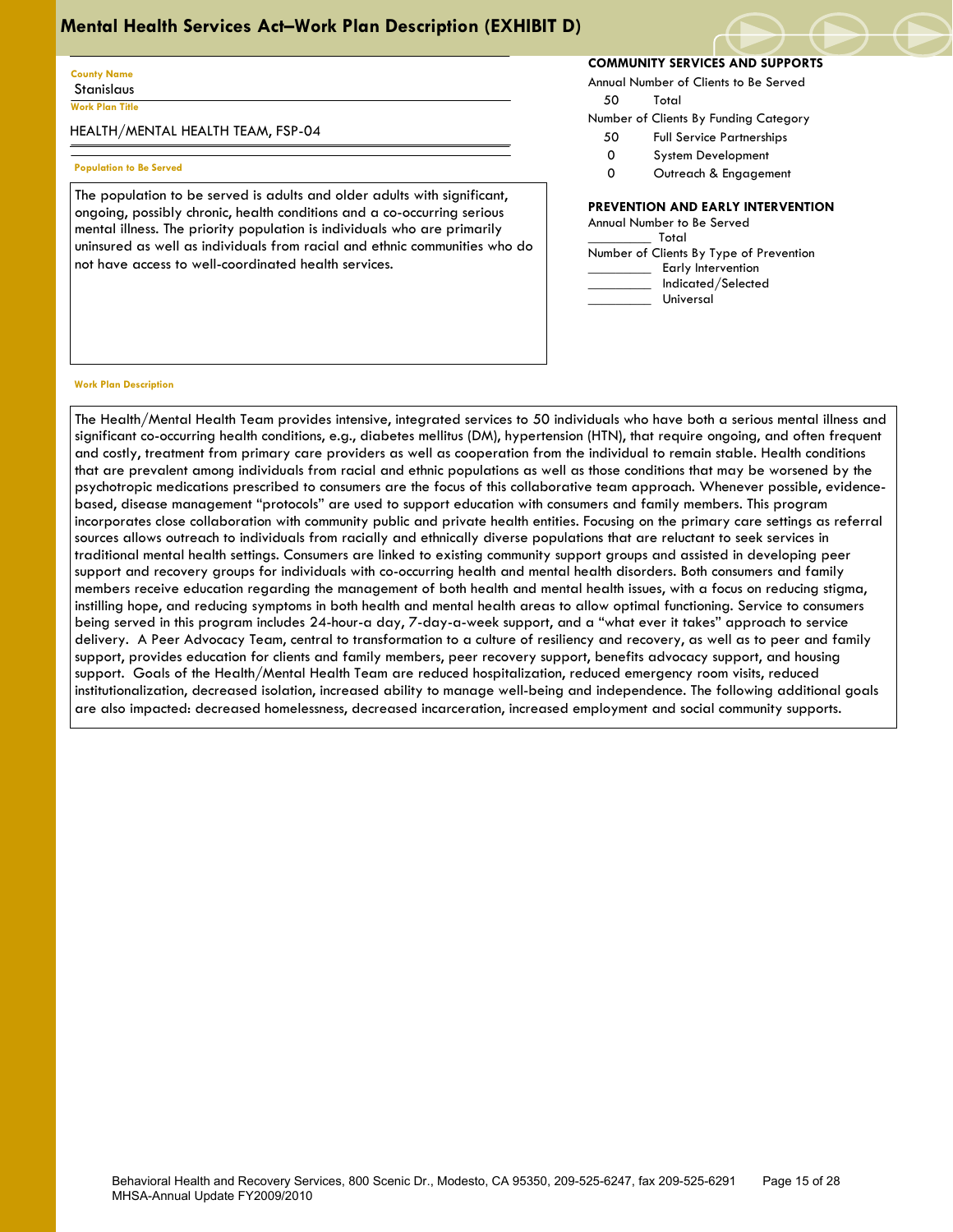#### **County Name** Stanislaus

**Work Plan Title**

 $\overline{\phantom{a}}$ 

INTEGRATED FORENSIC TEAM (IFT), FSP-05

### **Population to Be Served**

The population to be served is adult and Transition Age Young Adults with serious mental illness, including those individuals with co-occurring substance abuse disorder, who are homeless or at risk for homelessness and/or who have historically been high users of crisis-based services including hospital, mobile crisis, emergency rooms, probation and incarceration.

## **COMMUNITY SERVICES AND SUPPORTS**

Annual Number of Clients to Be Served

80 Total

- Number of Clients By Funding Category
	- 40 Full Service Partnerships
	- 40 System Development
	- 0 Outreach & Engagement

## **PREVENTION AND EARLY INTERVENTION**

Annual Number to Be Served \_\_\_\_\_\_\_\_\_ Total Number of Clients By Type of Prevention Early Intervention \_\_\_\_\_\_\_\_\_ Indicated/Selected \_\_\_\_\_\_\_\_\_ Universal

#### **Work Plan Description**

The Integrated Forensic Team partners with the Stanislaus County Criminal Justice System to serve 80 adult and transition age young adult consumers, 10 who have co-occurring disorders. An integrated, multidisciplinary program, IFT staff is available 24 hours-a-day, 7-days-a-week. IFT partners with the Drug Court Program to make court-accountable case management services available to consumers with co-occurring disorders. IFT provides crisis response, peer support, alternatives to jail, re-entry support from State Hospital and/or State Prison, and housing and employment supports using engagement and "what ever it takes" treatment strategies learned from AB-2034 programs and the Mentally Ill Offender Crime Reduction Program. Culturally and linguistically appropriate services are provided to locally unserved and underserved racially and ethnically diverse consumers. A combination of Full Service Partnership (FSP) and General System Development (GSD) funds provides step-down levels of care. The three levels of care (Full Service Partnership, Intensive Support Services and Wellness/Recovery) allow clients to enter the individually appropriate level of service. The Level of Care Utilization System for Psychiatric and Addiction Services (LOCUS), an assessment tool developed by community psychiatrists for determining appropriate level of care in outpatient services, is utilized to help select the level of care an individual needs. This level of care model permits IFT clients to move through service, intensive supports, and graduation into wellness/recovery. A Peer Advocacy Team, central to transformation to a culture of resiliency and recovery, as well as to peer and family support, provides education for clients and family members, peer recovery support, benefits advocacy support, and housing support. Goals of the IFT program are reduced homelessness, reduced incarceration and institutionalization, reduced use of emergency room care, reduced inability to work, reduced inability to manage independence, reduced isolation and reduced involuntary care.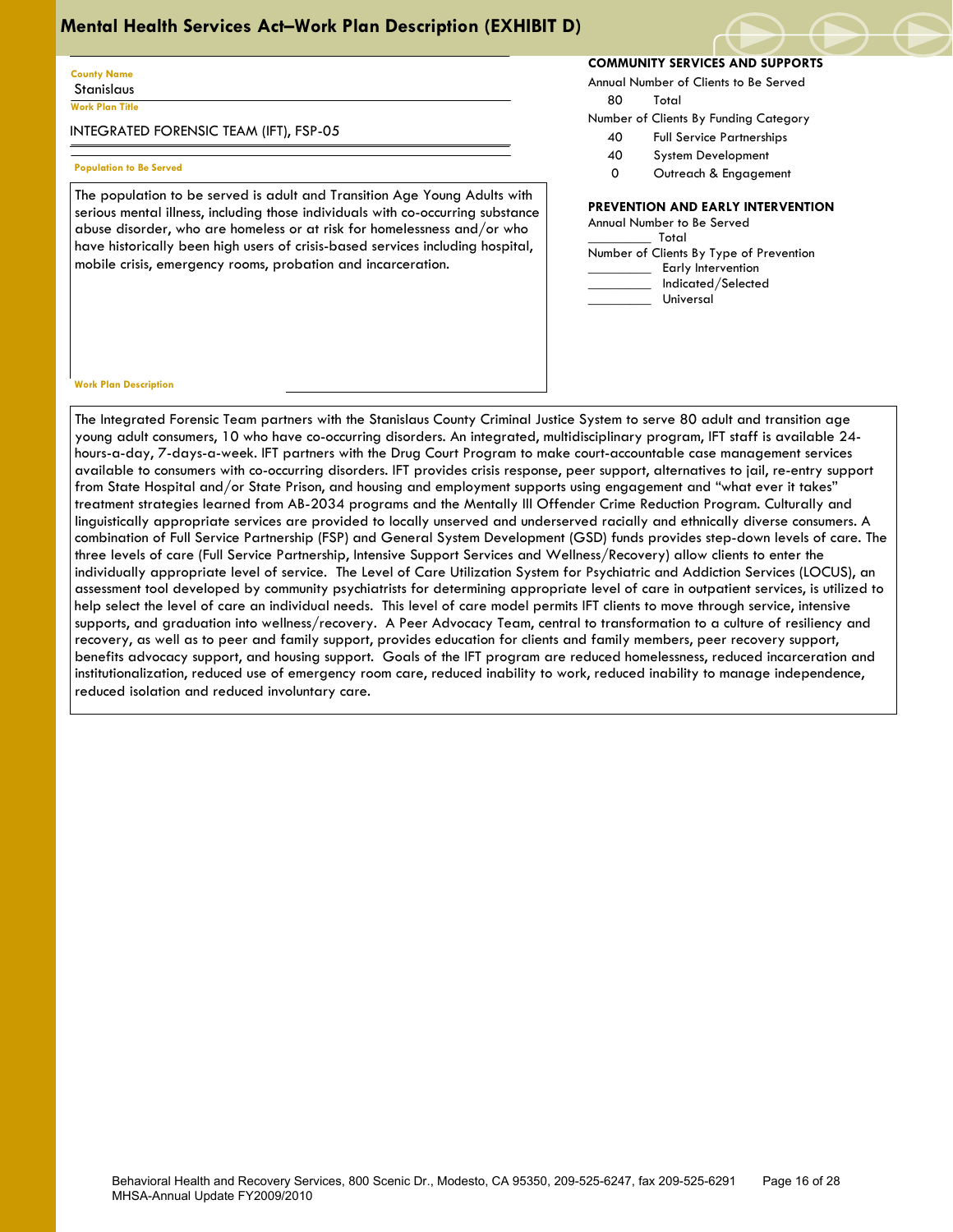### \ **County Name** Stanislaus

**Work Plan Title**

 $\overline{\phantom{a}}$ 

TRANSITION AGE YOUNG ADULT DROP-IN CENTER, GSD-01

#### **Population to Be Served**

The population to be served is high use, at-risk transition age young adults with a co-occurring substance abuse disorder who live in an impoverished, underserved, racially and ethnically diverse community. Individuals who receive supports, services and referrals must be receiving mental health services from an existing BHRS program and are in need of social activities, referrals for housing, employment, alcohol and drug services and other supports. The age group served by this program ranges from 16 to 25 years of age. (16- and 17-year-olds must be receiving services within the Children's System of Care.)

# **COMMUNITY SERVICES AND SUPPORTS**

Annual Number of Clients to Be Served 250 Total

- 
- Number of Clients By Funding Category
	- 0 Full Service Partnerships
	- 250 System Development
	- 0 Outreach & Engagement

## **PREVENTION AND EARLY INTERVENTION**

| Annual Number to Be Served              |
|-----------------------------------------|
| Total                                   |
| Number of Clients By Type of Prevention |
| Early Intervention                      |
| Indicated/Selected                      |
| Universal                               |

#### **Work Plan Description**

"Josie's Place" Drop-In Center for Transition Age Young Adults (TAYA) expanded an existing AB-2034 Transition Age Young Adult program, improved services and infrastructure and made additional supports and services available to underserved consumers. Josie's Place is a membership-driven, "clubhouse" type model, with a Young Adult Advisory Council that takes an active role in recovery-oriented activity planning and service development. Outreach to young adults of color is done through existing community agencies and organizations as partners to coordinate services. Josie's Place provides an array of community and agency resources (both on site and in the community) with self-help and peer support geared to assist young adults in the four transition domains of employment, educational opportunities, living situation (housing), and community life. A level of care model permits movement through service, intensive supports, and graduation into wellness/recovery, all within one location. When the Full Service Partnership level of care is needed, referral and linkage are made to the appropriate FSP program. Co-located at Josie's Place Drop-In Center is Josie's TRAC, a program operated under contract with Telecare Corporation. Josie's TRAC is a Full Service Partnership program serving twenty Transition Age Youth using an Assertive Community Treatment model with 24/7 access and a "whatever it takes" approach. To welcome and encourage community-wide TAY-serving agency representatives to take advantage of the Drop-In Center, workstations with computers and telephones are available for short-term use. Agencies such as Stanislaus Pride Center (resources to strengthen and support LGBT), Health Services Agency (free, confidential STD testing), Community Services Agency (housing for foster youth), Turning Point Community Programs (employment services), Center for Human Services Pathways Program (housing), and staff from other Children's System of Care programs make site visits and are available for information and referral purposes. Goals of Josie's Place Drop-In Center are to provide a diverse cultural environment where transition age young adults can seek peer support and recovery-minded input from staff as well as peers in recovery; to reduce isolation; increase the ability to manage independence, and increase linkages to services related to treatment of serious mental illness and co-occurring substance abuse problems, housing and employment opportunities.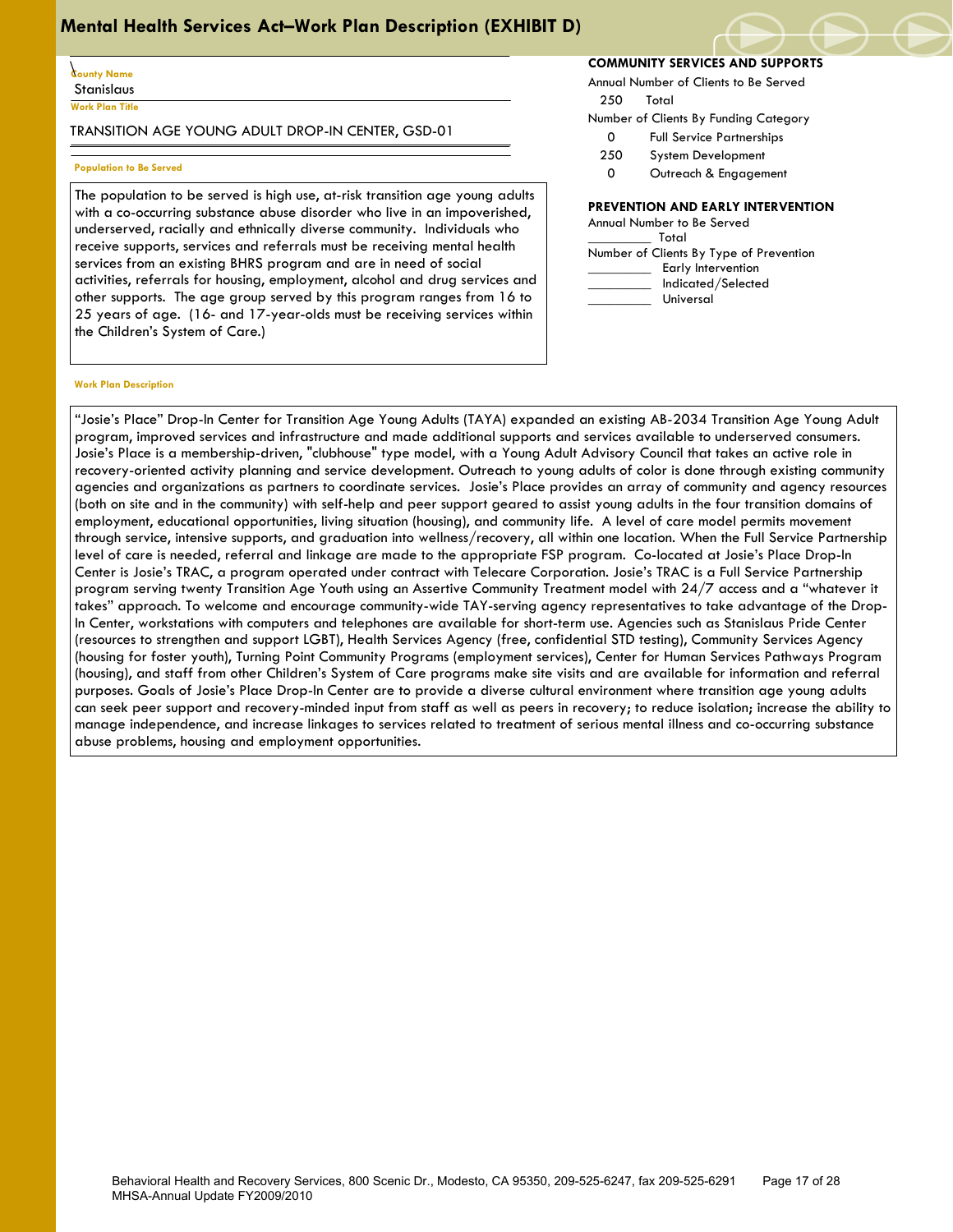#### **County Name Stanislaus**

**Work Plan Title**

 $\overline{\phantom{a}}$ 

COMMUNITY EMERGENCY RESPONSE TEAM, GSD-02

### **Population to Be Served**

The population to be served includes all ages: Children, Transition Age Youth, Adults and Older Adults. Primary focus is on acute and subacute situations of children and youth with serious emotional disturbances (SED) and individuals with serious mental illness (SMI). Emphasis is placed on provision of outreach, engagement in the recovery process, and crisis intervention.

## **COMMUNITY SERVICES AND SUPPORTS**

Annual Number of Clients to Be Served

3000 Total

- Number of Clients By Funding Category
	- 0 Full Service Partnerships
- 3000 System Development 0 Outreach & Engagement

# **PREVENTION AND EARLY INTERVENTION**

| FREVENTION AND EARLT INTERVENTIN        |
|-----------------------------------------|
| Annual Number to Be Served              |
| Total                                   |
| Number of Clients By Type of Prevention |
| Early Intervention                      |
| Indicated/Selected                      |
| Universal                               |
|                                         |

#### **Work Plan Description**

This General System Development program combines consumer and/or family volunteers and employees and peer self-help with professional Emergency Services interventions needed in crisis situations. The consumer-operated "Warm Line" is administered under contract with Turning Point Community Programs. Warm Line staff is the first point of contact for all incoming calls and provides non-crisis support, referrals and follow-up contacts. An on-site "Peer Support Area" is available for consumers who do not meet acute psychiatric admit criteria but could benefit from a supportive environment offering peer support and resources. The Community Emergency Response Team (CERT) and its Mobile component provide site-based as well as mobile crisis response in the community. Clients may see a mental health provider in a location outside of a traditional mental health office. Mobile-CERT is a partnership of BHRS clinical staff and patrol officers from the Modesto Police Department. Emphasis is placed on peer support, recovery and resiliency. Alternative temporary housing may be used, when appropriate, as alternative to hospitalization. Goals of this GSD program are reduced hospitalization, reduced involuntary care, reduced incarceration and institutionalization, decreased isolation, increased ability to manage independence, reduced frequency of emergency medical care, reduced out-of-home placement, and increased social supports and community functioning.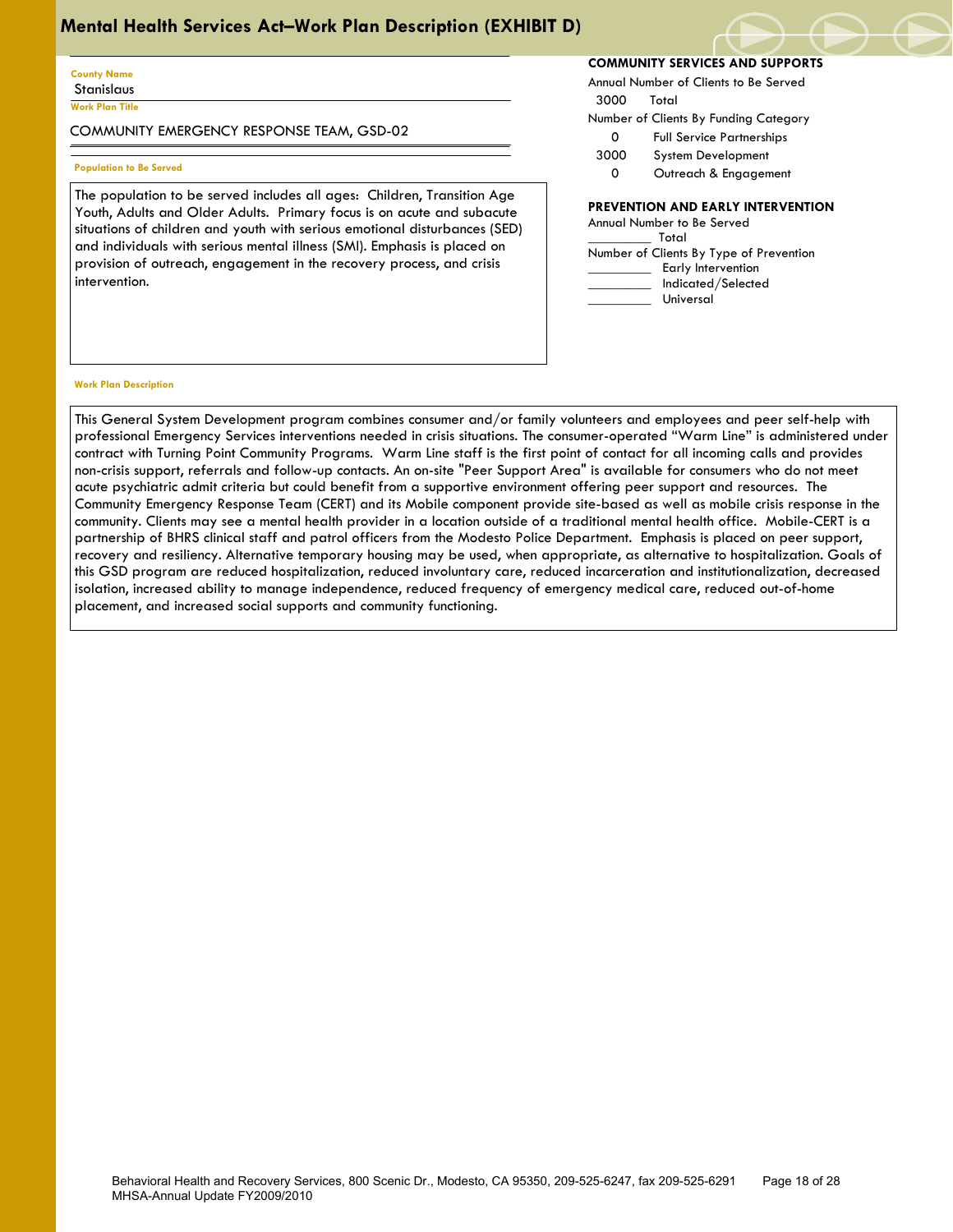## **County Name** Stanislaus

**Work Plan Title**

 $\overline{\phantom{a}}$ 

FAMILIES TOGETHER, GSD-04

### **Population to Be Served**

The population to be served includes children and youth with serious emotional disturbances (from birth to 18 years of age) and their families, including kincare providers (family other than natural parents). Youth and families served may be underserved and/or unserved relative to the need for outreach into underrepresented racially and ethnically diverse communities or are families who are unaware of available services. Although Josie's Place Drop-In Center for Transition Age Young Adults (TAYA) (GSD-01) specifically targets the TAYA population, the Family Partnership Center (FPC) and its Families Together program also serve some individuals in the TAYA age group and their families.

#### **Work Plan Description**

**COMMUNITY SERVICES AND SUPPORTS**

Annual Number of Clients to Be Served

80 Total

- Number of Clients By Funding Category
	- 0 Full Service Partnerships
	- 80 System Development
	- 0 Outreach & Engagement

## **PREVENTION AND EARLY INTERVENTION**

| Annual Number to Be Served              |  |  |  |  |  |
|-----------------------------------------|--|--|--|--|--|
| Total                                   |  |  |  |  |  |
| Number of Clients By Type of Prevention |  |  |  |  |  |
| Early Intervention                      |  |  |  |  |  |
| Indicated/Selected                      |  |  |  |  |  |
| Universal                               |  |  |  |  |  |

Families Together enhanced and expanded the Family Partnership Center (FPC) utilizing General Systems Development funds. It improved and expanded supports and services for youth with serious emotionally disturbance (SED) and their families and kincare providers. Services provided include: advocacy, service coordination, family and individual respite, transportation, and wraparound services to a diverse population. Families Together is consumer-driven with both adult and youth advisory bodies (the Family Partnership Center Advisory Board and the Youth Advisory Council) that govern service development and provision and provide leadership opportunities. Family members are involved in service provision, policy development, program leadership and collaboration with other child-serving agencies throughout the community. Parents of youth with SED and kinship family members (families other than natural parents) are employed as Parent Mentors to provide a variety of services. Goals of the Families Together program are to ensure increased consumer and family participation and involvement by expanding family partnership services and consumer and family involvement and governance through use of the FPC Advisory Board and Youth Advisory Council.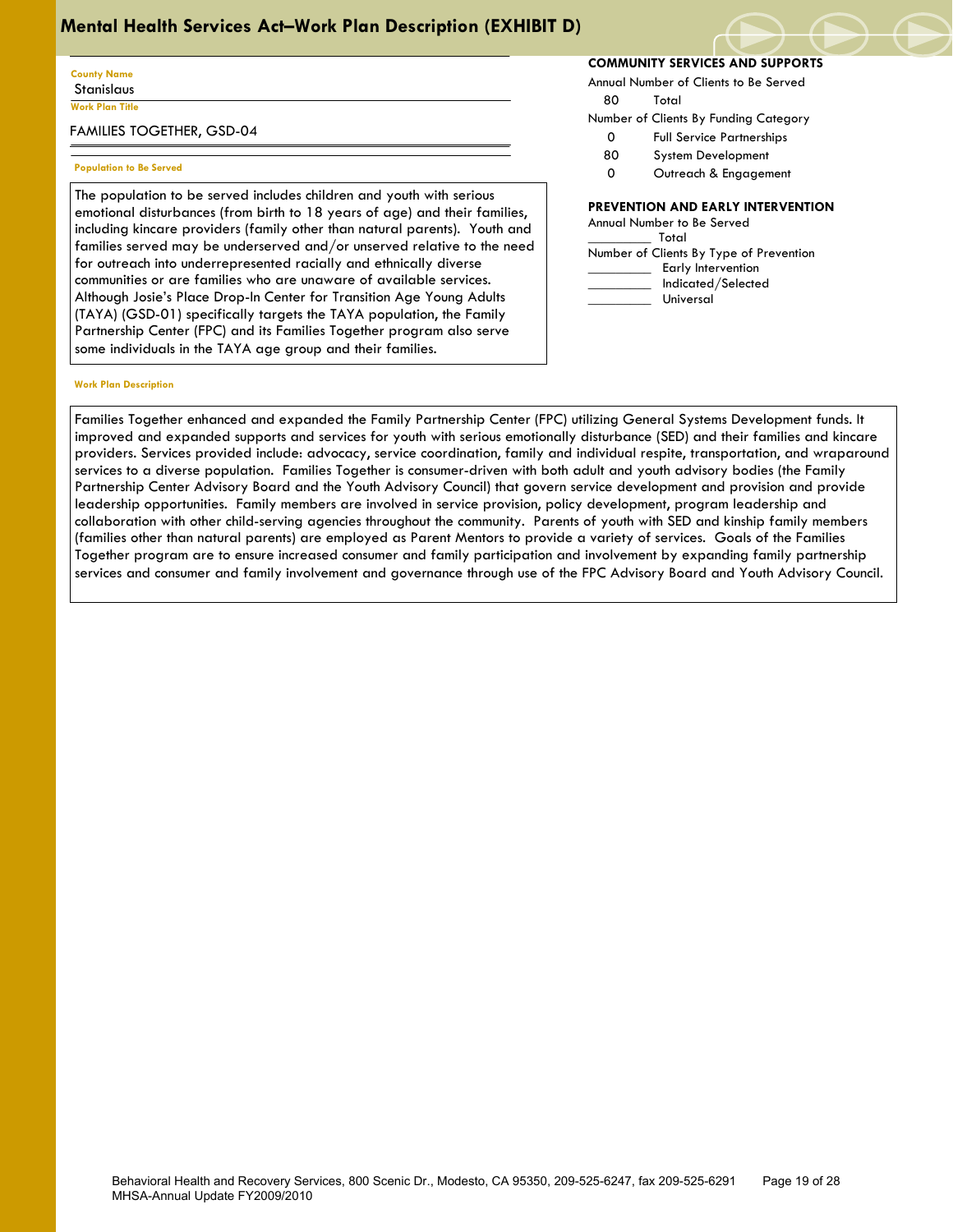#### **County Name** Stanislaus

**Work Plan Title**

 $\overline{\phantom{a}}$ 

CONSUMER EMPLOYMENT AND EMPOWERMENT CENTER, GSD-05

### **Population to Be Served**

The population to be served includes transition age young adults, adults and older adults with serious mental illness, their families, and consumer and family organizations. Persons of all genders, sexual orientations, races and ethnicities are served. Threshold language capability (Spanish) is emphasized as well as increased access to traditionally underserved populations and racially and ethnically diverse communities. Consumers residing in board and care homes are eligible and encouraged to participate fully in the Center.

## **COMMUNITY SERVICES AND SUPPORTS**

Annual Number of Clients to Be Served

500 Total

- Number of Clients By Funding Category
	- 0 Full Service Partnerships
	- 500 System Development
	- 0 Outreach & Engagement

## **PREVENTION AND EARLY INTERVENTION**

#### **Work Plan Description**

Funded with General System Development funds and operated under contract with Turning Point Community Programs, the Consumer and Family Member Employment and Empowerment Center is a consumer-and family member-driven resource center in an easily accessible location on a main bus line. Staff of the Center is comprised of consumers and family members who relate to members from a place of hope and empowerment. Contract agency staff, the Consumer and Family Affairs Manager, and the Consumer and Family Steering Committee provide oversight and guidance. The Consumer and Family Member Employment and Empowerment Center provides many opportunities for socialization, advocacy and recovery-based peer and family support. The Center and its meeting space are for use by all consumer and family organizations as well as self-help groups. Employment services, targeted to adults and older adults with serious mental illness, assists individuals with personal development goals related to volunteerism, supported employment settings, BHRS-supported positions, and competitive employment options with equal pay and benefits. Two employment and training opportunities are currently available on-site. A fully furnished kitchen facility, called "The Garden of Eat'n", caters food for meetings and prepares take-out meals for staff and others to purchase. Menus and food are prepared by consumers and family members in career development and paid employment. Transportation services support all aspects of consumer and family member participation in community and organizational activities and provide employment opportunities through the Center's Career Exploration Program. A strong recovery and strength-based approach is used consistently in all Center activities. Staff (paid and volunteer) is trained in cultural competency, including client culture, gender, and sexual orientation issues. Goals of the program are to provide a center where consumers can develop a diverse cultural environment and can seek peer support and recovery-minded input from peers in recovery. Goals also include reduced isolation, increased ability to manage independence, increased linkages to services related to treatment of serious mental illness and cooccurring substance abuse problems, and increased housing and opportunities for employment and other meaningful activities.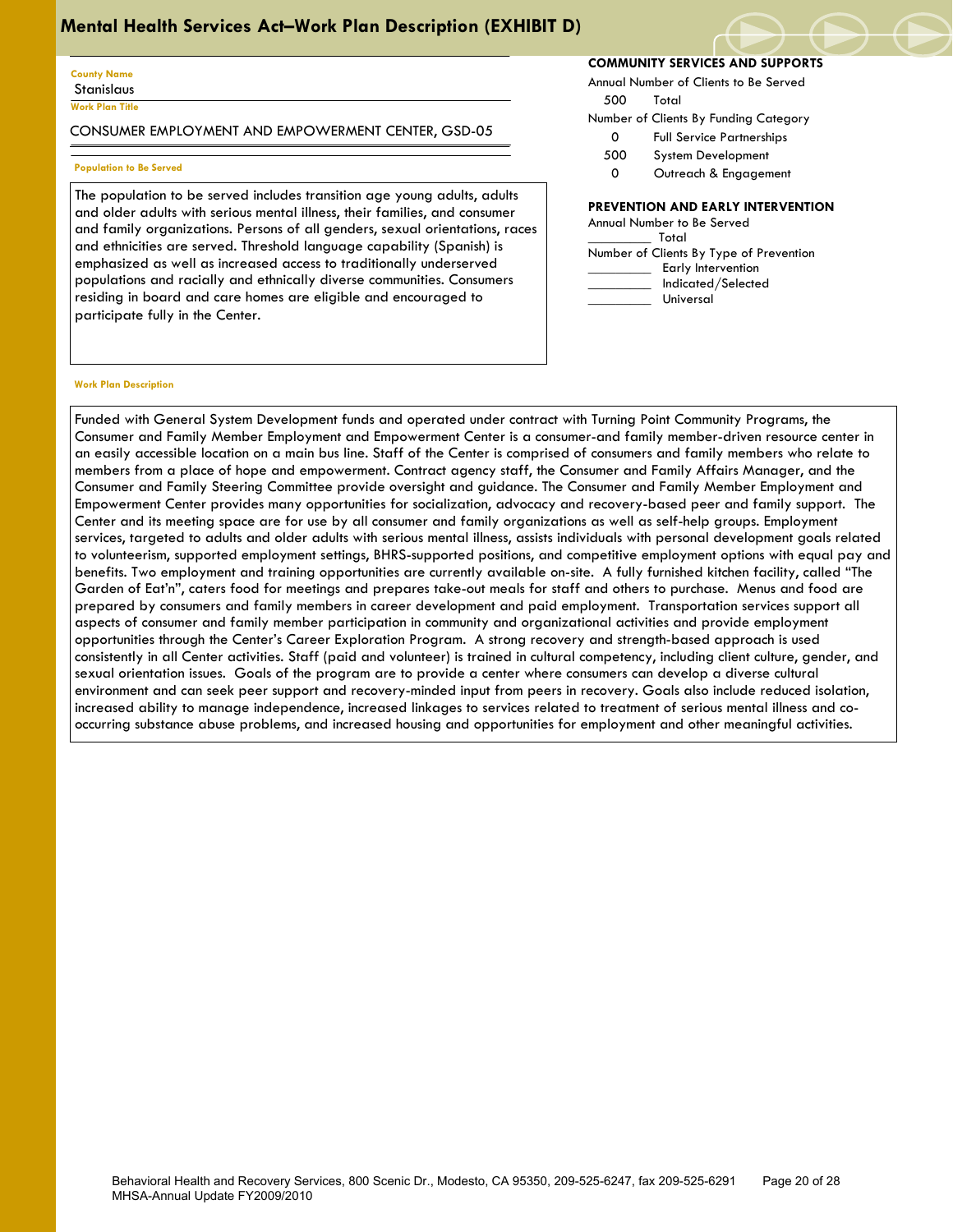#### **County Name** Stanislaus

**Work Plan Title**

 $\overline{\phantom{a}}$ 

OUTREACH AND ENGAGEMENT, O/E-01

## **Population to Be Served**

The population to be served includes children, transition age youth, adults and older adults with serious emotional disturbance or serious mental illness, and their families, throughout Stanislaus County. The target population is unserved, underserved or inappropriately served individuals in racially and ethnically diverse communities who are reluctant or unable to access mental health services as these services have been traditionally provided. Emphasis is placed on diverse consumers including but not limited to Hispanic, African American, Southeast Asian (Pacific Islander), Native American, and Lesbian, Gay, Bisexual and Transgender (LGBT). Services focus on reducing the stigma of traditional services.

## **COMMUNITY SERVICES AND SUPPORTS**

Annual Number of Clients to Be Served

- 1200 Total
- Number of Clients By Funding Category
	- 0 Full Service Partnerships
	- 0 System Development
- 1200 Outreach & Engagement

## **PREVENTION AND EARLY INTERVENTION**

| Annual Number to Be Served              |
|-----------------------------------------|
| Total                                   |
| Number of Clients By Type of Prevention |
| Early Intervention                      |
| Indicated/Selected                      |
| Universal                               |

#### **Work Plan Description**

Through contractual agreements with BHRS, two local community-based organizations, El Concilio and West Modesto King Kennedy Neighborhood Collaborative, provide outreach and engagement to individuals. An initial needs assessment identified needs and barriers to service experienced by individuals in racially and ethnically diverse communities. Thereafter the two O/E contractors developed service strategies, made referrals, and began to develop capacity to provide community-based, culturally, racially and ethnically appropriate mental health services to individuals with serious emotional disturbance or serious mental illness. Through a Promotores program by one contractor and continuation of the Neighborhood Outreach Worker program by the other, the two contractors build on strengths, natural supports and leadership already existing within the community. They both make educational presentations in non-traditional locations, provide peer support groups and transportation. The focus of service is on education, support, stigma reduction and decreasing/eliminating service disparities. Services are culturally competent and client- and familyfocused. Services promote recovery and resilience, while maintaining respect for the beliefs and cultural practices of the individuals served. Goals of the Outreach and Engagement program are to reduce ethnic and racial disparities in services, reduce homelessness, reduce hospitalization and incarceration, reduce out-of-home placement, reduce emergency room visits, reduce stigma, increase collaboration and significantly increase the level of engagement within racially and ethnically diverse communities.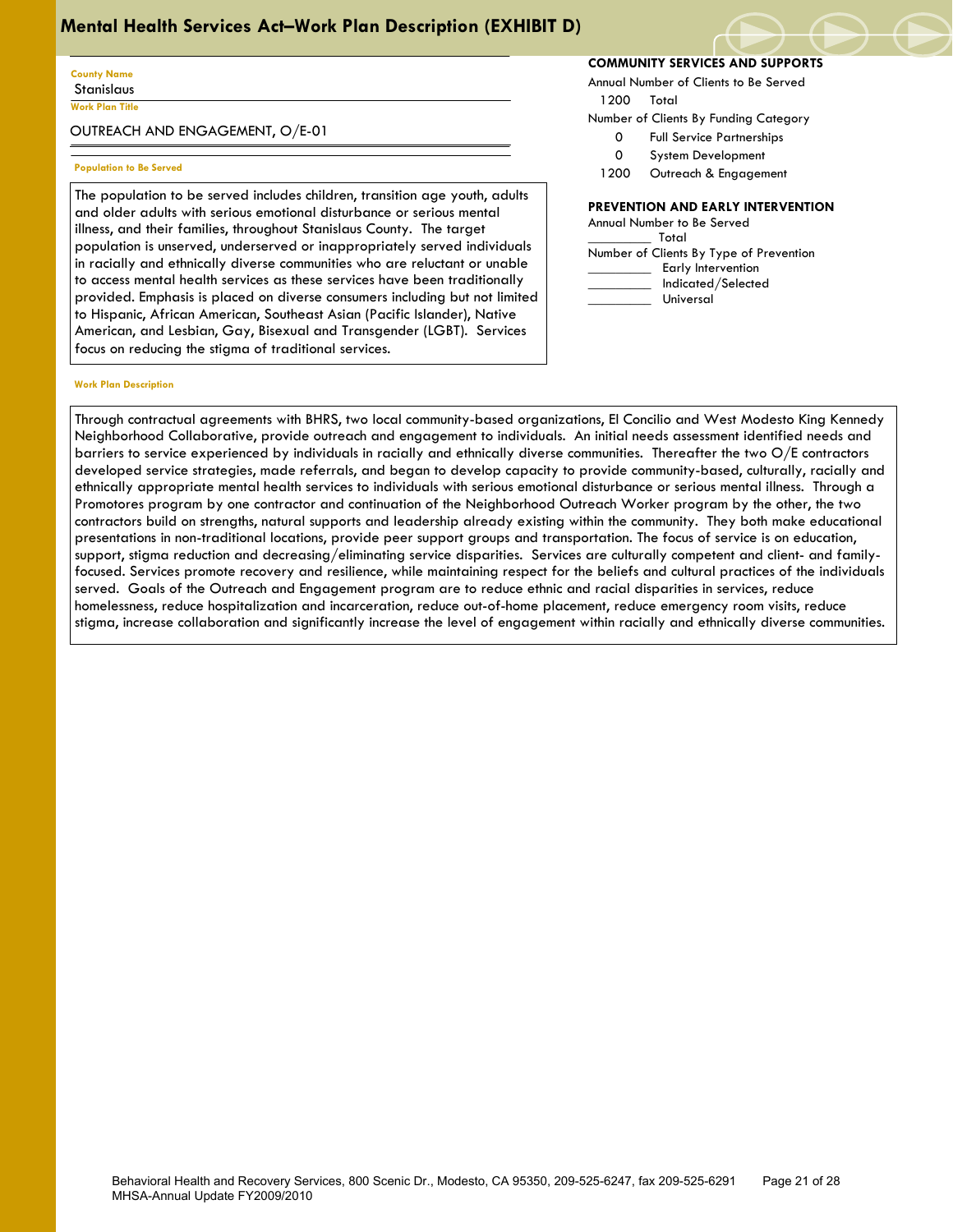#### **County Name** Stanislaus

**Work Plan Title**

 $\overline{\phantom{a}}$ 

GARDEN GATE RESPITE, O/E-02

#### **Population to Be Served**

The population to be served includes transition age young adults, adults and older adults with serious mental illness who are homeless or at risk of becoming homeless, at risk of psychiatric hospitalization or institutionalization, medically ill high risk, law enforcement involved, hard to engage, racially and ethnically underserved, and/or individuals with cooccurring disorders. The target population includes men and women as well as members of racially, ethnically and culturally diverse communities.

## **COMMUNITY SERVICES AND SUPPORTS**

Annual Number of Clients to Be Served

150 Total

- Number of Clients By Funding Category
	- 0 Full Service Partnerships
	- 0 System Development
	- 150 Outreach & Engagement

## **PREVENTION AND EARLY INTERVENTION**

| Annual Number to Be Served              |
|-----------------------------------------|
| Total                                   |
| Number of Clients By Type of Prevention |
| Early Intervention                      |
| Indicated/Selected                      |
| Universal                               |

#### **Work Plan Description**

This General System Development program is a collaborative effort between STANCO (Stanislaus County Affordable Housing Corporation, a housing developer), Turning Point Community Programs (which has an excellent history of hiring consumers) and Stanislaus County Behavioral Health and Recovery Services. Originally developed as an AB-2034 program, this GSD program serves at least 150 unique individuals each year, providing short-term respite stays for individuals with serious mental illness who are homeless or at risk of homelessness. In addition to providing respite, Garden Gate Respite Center serves as a point of contact for MHSA and other programs to outreach to consumers who are homeless and not yet engaged and provides access to a variety of housing resources. Services include supportive housing, temporary and permanent supportive housing, integrated services with law enforcement, culturally appropriate services, outreach services to homeless individuals, independent living skills and supportive education, client advocacy on criminal justice issues, housing options, safe haven, temporary housing, respite housing, and transportation. Garden Gate Respite Center is located at the same site as a 6-unit transitional supportive housing complex, enabling Behavioral Health and Recovery Services (BHRS) to provide three levels of temporary housing (3 to 5 day respite housing; 5 to 20 day extended respite housing; and 6 months to 2 years of temporary supportive housing). BHRS housing specialists are colocated at the Center. Referrals are made to Garden Gate by law enforcement, homeless outreach programs and other programs that serve individuals with serious mental illness. Crisis intervention and services for medically at-risk individuals are linked to the Center. Garden Gate is located in an underserved area of Stanislaus County with a high proportion of racially and ethnically diverse individuals who are underserved. Goals of the project include reduced homelessness, reduced hospitalizations, reduced emergency room visits, reduced isolation and institutionalization, and promotion of recovery and wellness.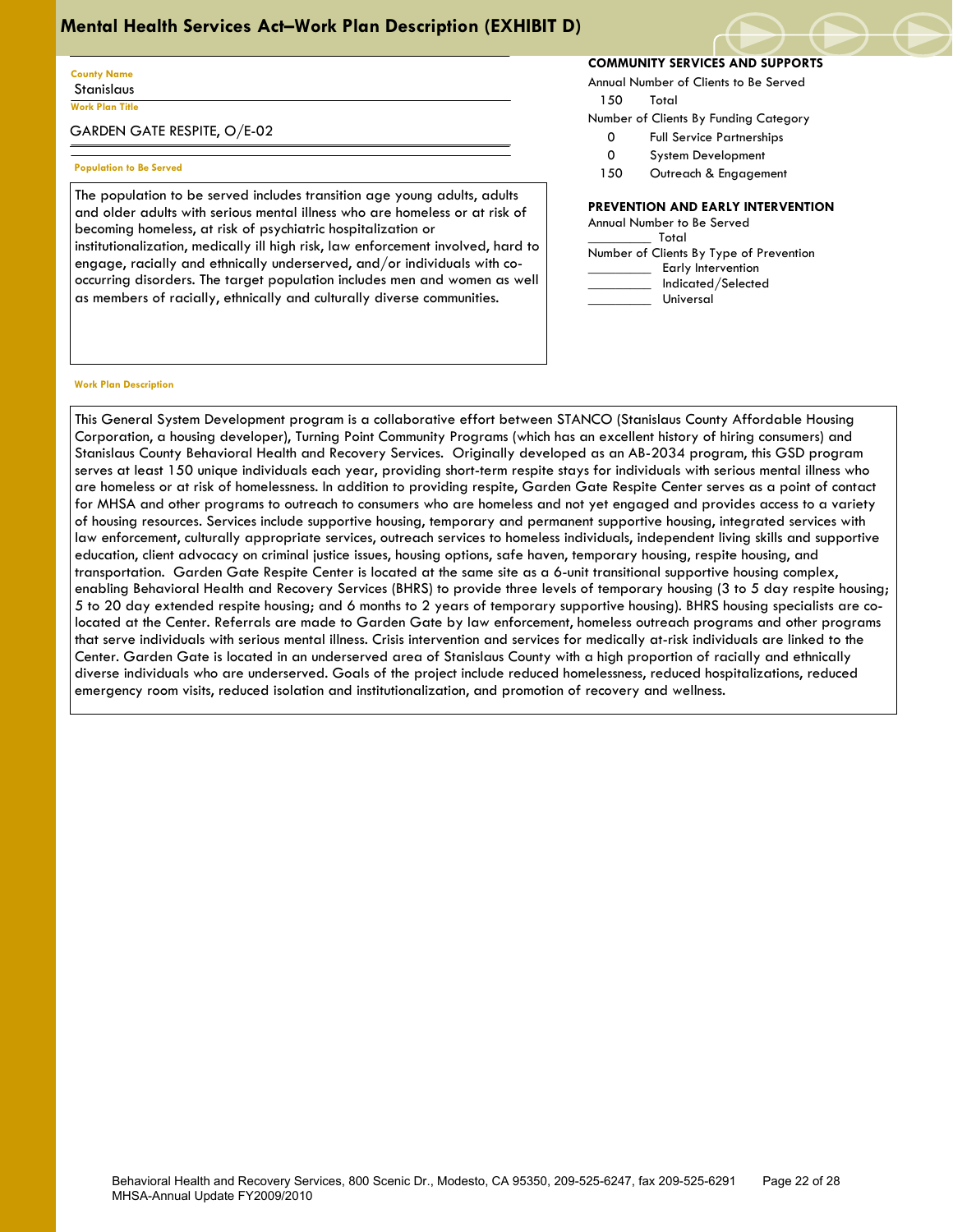## **FY 2009/10 Mental Health Services Act Summary Funding Request**

County: STANISLAUS

Date: **2/27/2009** 

|                                                 | <b>MHSA Component</b> |             |            |             |            |  |  |
|-------------------------------------------------|-----------------------|-------------|------------|-------------|------------|--|--|
|                                                 | <b>CSS</b>            | <b>CFTN</b> | <b>WET</b> | PEI         | <b>Inn</b> |  |  |
| A. FY 2009/10 Planning Estimates                |                       |             |            |             |            |  |  |
| 1. Published Planning Estimate <sup>a/</sup>    | \$11,684,900          | \$5,686,800 |            | \$4,131,700 | \$914,400  |  |  |
| 2. Transfers <sup>b/</sup>                      | \$0                   |             |            |             |            |  |  |
| 3. Adjusted Planning Estimates                  | \$11,684,900          | \$5,686,800 | \$0        | \$4,131,700 | \$914,400  |  |  |
| B. FY 2009/10 Funding Request                   |                       |             |            |             |            |  |  |
| 1. Required Funding in FY 2009/10 <sup>c/</sup> | \$12,748,058          |             | \$451,880  |             |            |  |  |
| 2. Net Available Unspent Funds                  |                       |             |            |             |            |  |  |
| a. Unspent FY 2007/08 Funds <sup>d/</sup>       | \$2,724,588           |             | \$79,781   |             |            |  |  |
| b. Adjustment for FY 2008/09 <sup>e/</sup>      | \$1,661,430           |             | \$79,781   |             |            |  |  |
| c. Total Net Available Unspent Funds            | \$1,063,158           | \$0         | \$0        | \$0         | \$0        |  |  |
| 3. Total FY 2009/10 Funding Request             | \$11,684,900          | \$0         | \$451,880  | \$0         | \$0        |  |  |
| C. Funding                                      |                       |             |            |             |            |  |  |
| 1. Unapproved FY 06/07 Planning Estimates       |                       |             |            |             |            |  |  |
| 2. Unapproved FY 07/08 Planning Estimates       |                       |             | \$451,880  |             |            |  |  |
| 3. Unapproved FY 08/09 Planning Estimates       |                       |             |            |             |            |  |  |
| 4. Unapproved FY 09/10 Planning Estimates       | \$11,684,900          |             |            | \$0         | \$0        |  |  |
| 5. Total Funding <sup>f/</sup>                  | \$11,684,900          | \$0         | \$451,880  | \$0         | \$0        |  |  |

a/ Published in DMH Information Notices

b/ CSS funds may be transferred to CFTN, WET and Prudent Reserve up to the limits specified in WIC 5892b.

c/ From Total Required Funding line of Exhibit E for each component

d/ From FY 2007/08 MHSA Revenue and Expenditure Report

e/ Adjustments for FY 2008/09 additional expenditures and/or lower revenues than budgeted

f/ Must equal line B.3., Total FY 2009/10 Funding Request, for each component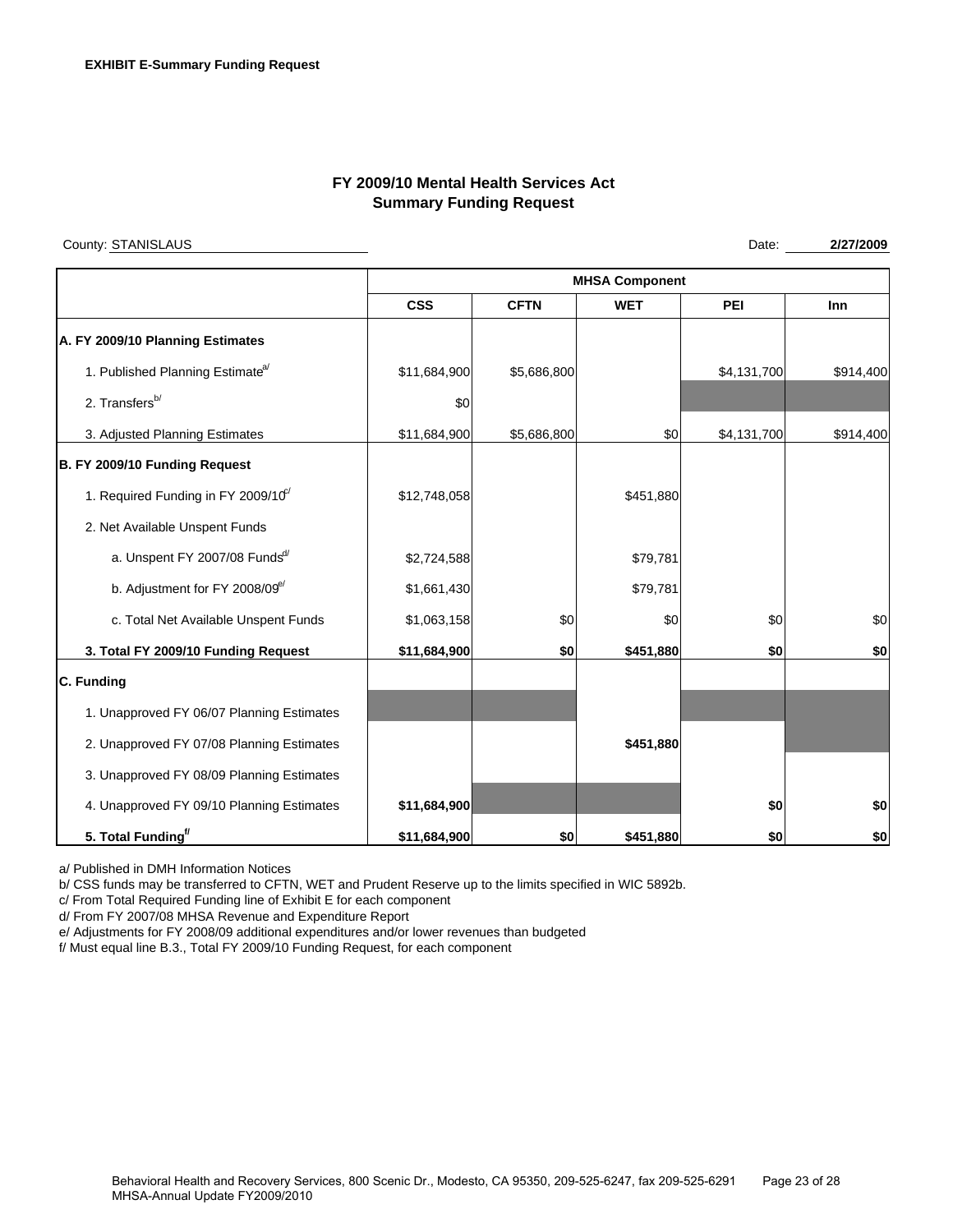## **FY 2009/10 Mental Health Services Act Community Services and Supports Funding Request**

County: STANISLAUS

Date: 1/23/2009

| <b>CSS Work Plans</b>                 |                                        |                                            | FY 09/10<br><b>Required</b><br><b>MHSA</b> | <b>Estimated MHSA Funds by Service Category</b> |                                              |                       |                            | Estimated MHSA Funds by Age Group |                                                  |                                |             |                    |
|---------------------------------------|----------------------------------------|--------------------------------------------|--------------------------------------------|-------------------------------------------------|----------------------------------------------|-----------------------|----------------------------|-----------------------------------|--------------------------------------------------|--------------------------------|-------------|--------------------|
|                                       | No.                                    | Name                                       | New (N)/<br>Approved<br>Existing (E)       | <b>Funding</b>                                  | <b>Full Service</b><br>Partnerships<br>(FSP) | System<br>Development | Outreach and<br>Engagement | <b>MHSA Housing</b><br>Program    | Children.<br>Youth, and<br><b>Their Families</b> | <b>Transition Age</b><br>Youth | Adult       | <b>Older Adult</b> |
|                                       |                                        | <b>Westside Stanislaus Homeless</b>        |                                            |                                                 |                                              |                       |                            |                                   |                                                  |                                |             |                    |
|                                       | 1. FSP-01                              | Outreach Program                           | E                                          | \$2,410,427                                     | \$1,807,820                                  | \$602,607             |                            |                                   | \$0                                              | \$482,085                      | \$1,687,299 | \$241,043          |
|                                       | 2. FSP-02                              | Juvenile Justice                           | E                                          | \$290,708                                       | \$290,708                                    |                       |                            |                                   | \$145,354                                        | \$145,354                      | \$0         | \$0                |
|                                       |                                        | Senior Access and Resource                 |                                            |                                                 |                                              |                       |                            |                                   |                                                  |                                |             |                    |
|                                       | 3. FSP-03 Team                         |                                            | Е                                          | \$1,038,521                                     | \$858,014                                    | \$180,507             |                            |                                   | \$0                                              | \$0                            | \$103,852   | \$934,669          |
|                                       |                                        | 4. FSP-04 Health/Mental Health Team        | E                                          | \$1,005,069                                     | \$824,562                                    | \$180,507             |                            |                                   | \$0                                              | \$0                            | \$854,309   | \$150,760          |
|                                       |                                        | 5. FSP-05 Integrated Forensic Team         | E                                          | \$1,367,432                                     | \$1,078,250                                  | \$289,182             |                            |                                   | \$0                                              | \$273,486                      | \$1,093,946 | \$0                |
|                                       |                                        | <b>Transition Age Young Adult</b>          |                                            |                                                 |                                              |                       |                            |                                   |                                                  |                                |             |                    |
|                                       |                                        | 6. GSD-01 Drop-In Center                   | E                                          | \$997,900                                       |                                              | \$997,900             |                            |                                   | \$0                                              | \$997,900                      | \$0         | \$0                |
|                                       |                                        | 7. GSD-02 Community Response Team          | E                                          | \$385,505                                       |                                              | \$385,505             |                            |                                   | \$100,231                                        | \$57,826                       | \$169,622   | \$57,826           |
|                                       |                                        | 8. GSD-04 Families Together                | E                                          | \$217,149                                       |                                              | \$217,149             |                            |                                   | \$195,434                                        | \$21,715                       | \$0         | \$0                |
|                                       |                                        | Consumer Employment &                      |                                            |                                                 |                                              |                       |                            |                                   |                                                  |                                |             |                    |
|                                       |                                        | 9. GSD-05 Empowerment Center               | E                                          | \$324,989                                       |                                              | \$324,989             |                            |                                   | \$0                                              | \$64,998                       | \$162,495   | \$97,496           |
|                                       |                                        | Community Outreach &                       |                                            |                                                 |                                              |                       |                            |                                   |                                                  |                                |             |                    |
|                                       | 10. OE-01                              | Engagement                                 | E                                          | \$349,020                                       |                                              |                       | \$349,020                  |                                   | \$139,608                                        | \$69,804                       | \$87,255    | \$52,353           |
|                                       | 11. OE-02                              | Garden Gate Respite                        | E                                          | \$1,034,618                                     |                                              |                       |                            |                                   | \$0                                              | \$206,924                      | \$620,770   | \$206,924          |
| 12.                                   |                                        |                                            |                                            |                                                 |                                              |                       |                            |                                   |                                                  |                                |             |                    |
| 13.                                   |                                        |                                            |                                            |                                                 |                                              |                       |                            |                                   |                                                  |                                |             |                    |
| 14.                                   |                                        |                                            |                                            |                                                 |                                              |                       |                            |                                   |                                                  |                                |             |                    |
| 15.                                   |                                        |                                            |                                            |                                                 |                                              |                       |                            |                                   |                                                  |                                |             |                    |
| 16.                                   |                                        |                                            |                                            |                                                 |                                              |                       |                            |                                   |                                                  |                                |             |                    |
| 17.                                   |                                        |                                            |                                            |                                                 |                                              |                       |                            |                                   |                                                  |                                |             |                    |
| 18.                                   |                                        |                                            |                                            |                                                 |                                              |                       |                            |                                   |                                                  |                                |             |                    |
| 19.                                   |                                        |                                            |                                            |                                                 |                                              |                       |                            |                                   |                                                  |                                |             |                    |
| 20.                                   |                                        |                                            |                                            |                                                 |                                              |                       |                            |                                   |                                                  |                                |             |                    |
| 21                                    |                                        |                                            |                                            |                                                 |                                              |                       |                            |                                   |                                                  |                                |             |                    |
| 22.                                   |                                        |                                            |                                            |                                                 |                                              |                       |                            |                                   |                                                  |                                |             |                    |
| 23.                                   |                                        |                                            |                                            |                                                 |                                              |                       |                            |                                   |                                                  |                                |             |                    |
| 24.                                   |                                        |                                            |                                            |                                                 |                                              |                       |                            |                                   |                                                  |                                |             |                    |
| 25.                                   |                                        |                                            |                                            |                                                 |                                              |                       |                            |                                   |                                                  |                                |             |                    |
|                                       | 26. Subtotal: Work Plans <sup>a/</sup> |                                            | \$9,421,338                                | \$4,859,354                                     | \$3,178,346                                  | \$349,020             | \$0                        | \$580,627                         | \$2,320,092                                      | \$4,779,548                    | \$1,741,071 |                    |
|                                       |                                        | 27. Plus County Administration             |                                            | \$2,167,806                                     |                                              |                       |                            |                                   |                                                  |                                |             |                    |
|                                       |                                        | 28. Plus Optional 10% Operating Reserve    |                                            | \$1,158,914                                     |                                              |                       |                            |                                   |                                                  |                                |             |                    |
|                                       |                                        | 29. Plus CSS Prudent Reserve <sup>b/</sup> |                                            | \$0                                             |                                              |                       |                            |                                   |                                                  |                                |             |                    |
| 30. Total MHSA Funds Required for CSS |                                        |                                            | \$12,748,058                               |                                                 |                                              |                       |                            |                                   |                                                  |                                |             |                    |

a/ Majority of funds must be directed towards FSPs (Title 9, California Code of Regulations Section 3620(c)). Percent of Funds directed towards FSPs= 51.58%

b/Transfers to Capital Facilities and Technological Needs, Workforce Education and Training, and Prudent Reserve are subject to limitations of WIC 5892b.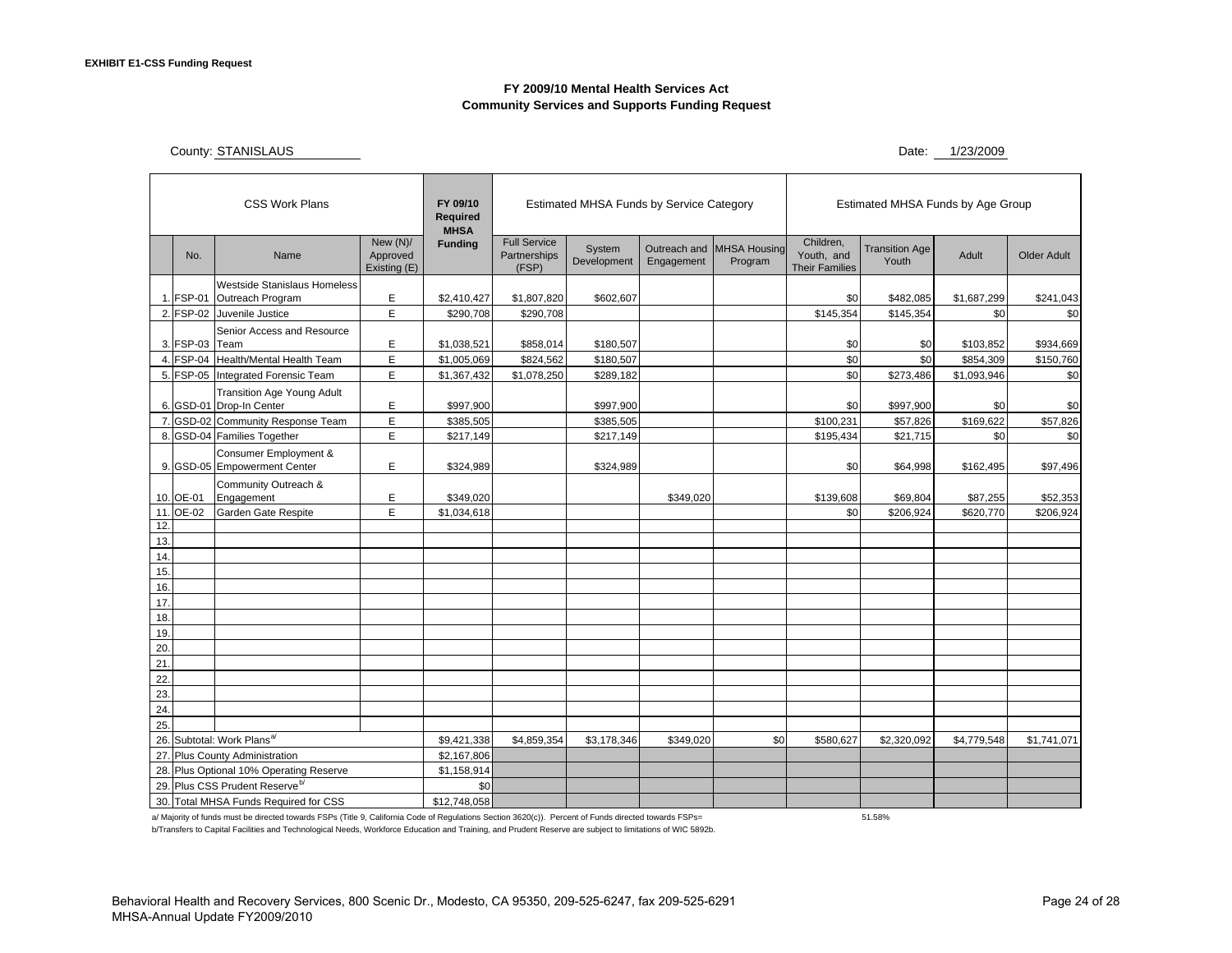## **FY 2009/10 Mental Health Services Act Workforce Education and Training Funding Request**

County: STANISLAUS

STANISLAUS 1/23/2009 Date:

| Workforce Training and Education Work Plans |                                |                                                                                           |                                        | FY 09/10<br><b>Required</b> | Estimated Funds Requested by Funding Category |                                                |                                           |                             |                        |  |
|---------------------------------------------|--------------------------------|-------------------------------------------------------------------------------------------|----------------------------------------|-----------------------------|-----------------------------------------------|------------------------------------------------|-------------------------------------------|-----------------------------|------------------------|--|
|                                             | No.                            | Name                                                                                      | New $(N)/$<br>Approved<br>Existing (E) | <b>MHSA Funding</b>         | Workforce<br>Staffing<br>Support              | <b>Training and</b><br>Technical<br>Assistance | <b>Mental Health</b><br>Career<br>Pathway | Residency and<br>Internship | Financial<br>Incentive |  |
|                                             |                                | <b>WET Coordination and</b><br>1. WET-01 Implementation                                   | Ε                                      | \$211,300                   | \$211,300                                     |                                                |                                           |                             |                        |  |
|                                             |                                | 2. WET-02 WET Plan Consultation                                                           | E                                      | \$0                         | \$0                                           |                                                |                                           |                             |                        |  |
|                                             |                                | <b>Consumer and Family</b><br>3. WET-03 Member Training and Support                       | Е                                      | \$94,475                    |                                               | \$94,475                                       |                                           |                             |                        |  |
|                                             |                                | 4. WET-04 Workforce Development                                                           | E                                      | \$10,000                    |                                               | \$10,000                                       |                                           |                             |                        |  |
|                                             |                                | <b>Consumer and Family</b><br>5. WET-05 Member Volunteer Program                          | Е                                      | \$47,950                    |                                               |                                                | \$47,950                                  |                             |                        |  |
|                                             |                                | Outreach and Career<br>6. WET-06 Academies                                                | Е                                      | \$8,000                     |                                               |                                                | \$8,000                                   |                             |                        |  |
|                                             |                                | Expanded Internship and<br>7. WET-07 Supervision Program                                  | Е                                      | \$10,000                    |                                               |                                                |                                           | \$10,000                    |                        |  |
| 8.                                          |                                | <b>Targeted Financial Incentives</b><br>to Increase Workforce<br>WET-08 Diversity         | Е                                      | \$29,075                    |                                               |                                                |                                           |                             | \$29,075               |  |
| 9                                           |                                |                                                                                           |                                        |                             |                                               |                                                |                                           |                             |                        |  |
| 10.                                         |                                |                                                                                           |                                        |                             |                                               |                                                |                                           |                             |                        |  |
| 11.<br>12.                                  |                                |                                                                                           |                                        |                             |                                               |                                                |                                           |                             |                        |  |
| 13.                                         |                                |                                                                                           |                                        |                             |                                               |                                                |                                           |                             |                        |  |
| 14.                                         |                                |                                                                                           |                                        |                             |                                               |                                                |                                           |                             |                        |  |
| 15.                                         |                                |                                                                                           |                                        |                             |                                               |                                                |                                           |                             |                        |  |
| 16                                          |                                |                                                                                           |                                        |                             |                                               |                                                |                                           |                             |                        |  |
| 17                                          |                                |                                                                                           |                                        |                             |                                               |                                                |                                           |                             |                        |  |
| 18                                          |                                |                                                                                           |                                        |                             |                                               |                                                |                                           |                             |                        |  |
| 19.                                         |                                |                                                                                           |                                        |                             |                                               |                                                |                                           |                             |                        |  |
| 20<br>21                                    |                                |                                                                                           |                                        |                             |                                               |                                                |                                           |                             |                        |  |
| 22                                          |                                |                                                                                           |                                        |                             |                                               |                                                |                                           |                             |                        |  |
| 23                                          |                                |                                                                                           |                                        |                             |                                               |                                                |                                           |                             |                        |  |
| 24                                          |                                |                                                                                           |                                        |                             |                                               |                                                |                                           |                             |                        |  |
| 25                                          |                                |                                                                                           |                                        |                             |                                               |                                                |                                           |                             |                        |  |
|                                             | 26. Subtotal: Work Plans       |                                                                                           |                                        | \$410,800                   | \$211,300                                     | \$104,475                                      | \$55,950                                  | \$10,000                    | \$29,075               |  |
|                                             | 27. Plus County Administration |                                                                                           |                                        |                             |                                               |                                                |                                           |                             |                        |  |
|                                             |                                | 28. Plus Optional 10% Operating Reserve<br><b>Total MHSA Funds Required for Workforce</b> |                                        | \$41,080                    |                                               |                                                |                                           |                             |                        |  |
| 29<br><b>Education and Training</b>         |                                |                                                                                           |                                        | \$451,880                   |                                               |                                                |                                           |                             |                        |  |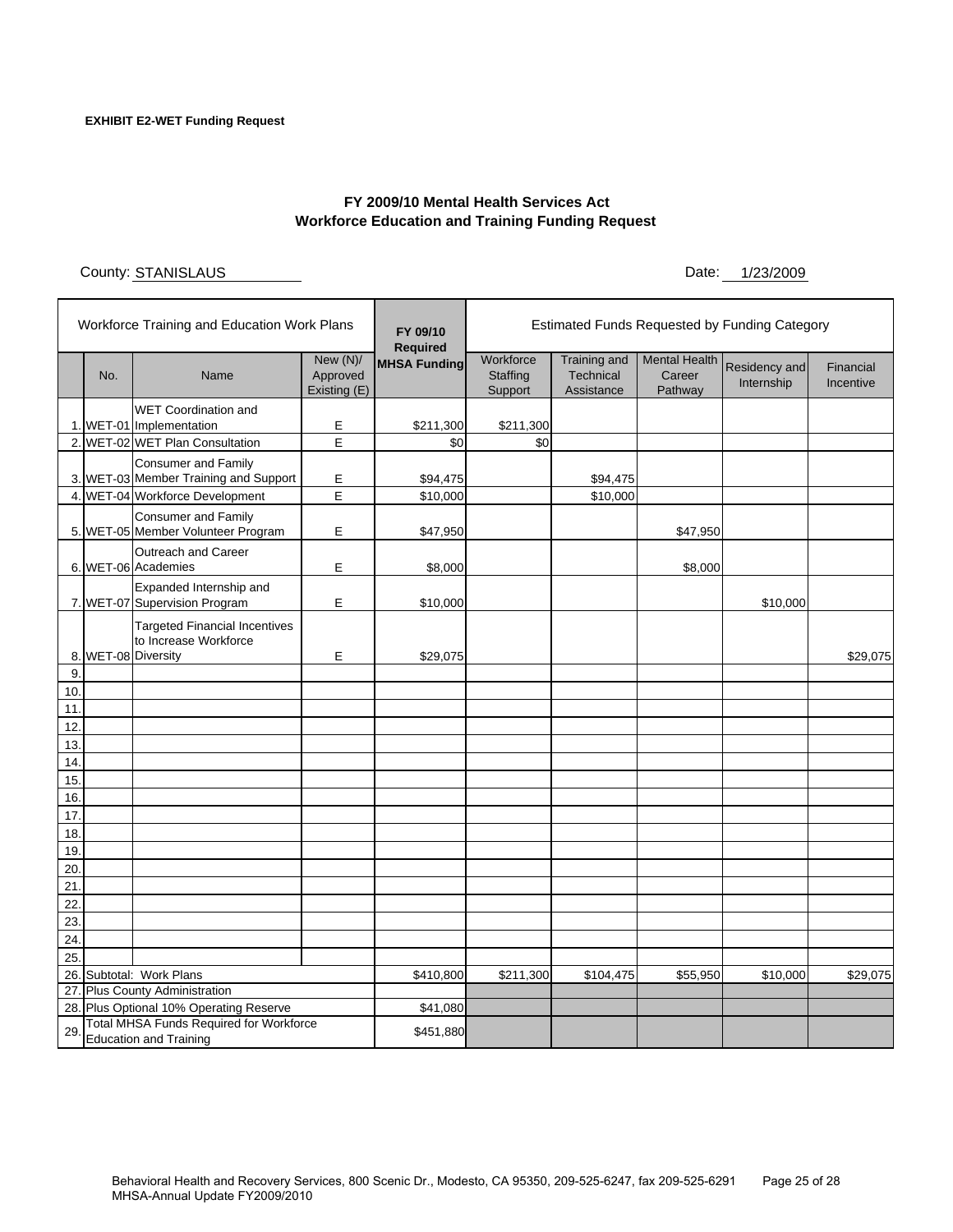# **EXHIBIT G**

## **Community Services and Supports Prudent Reserve Plan FY 2009/10 ANNUAL UPDATE MENTAL HEALTH SERVICES ACT**

County **Stanislaus** Date 1/23/09

| <b>Instructions:</b> Utilizing the following format please provide a plan for achieving<br>and maintaining a prudent reserve.                                                                                                                                                                                                                         |              |
|-------------------------------------------------------------------------------------------------------------------------------------------------------------------------------------------------------------------------------------------------------------------------------------------------------------------------------------------------------|--------------|
| 1. Requested FY 2009/10 CSS Services Funding<br>Enter the total funds requested from Exhibit $E1 - CSS$ line 26.                                                                                                                                                                                                                                      | \$9,421,338  |
| 2. Less: Non-Recurring Expenditures<br>Subtract any identified CSS non-recurring expenditures included in #1 above.                                                                                                                                                                                                                                   | -0-          |
| 3. Plus: CSS Administration<br>Enter the total administration funds requested for CSS from Exhibit E1 - CSS line 27.                                                                                                                                                                                                                                  | $+2,167,806$ |
| 4. Sub-total                                                                                                                                                                                                                                                                                                                                          | 11,589,144   |
| 5. Maximum Prudent Reserve (50%)<br>Enter 50%, or one-half, of the line item 4 sub-total. This is the estimated amount<br>the County must achieve and maintain as a prudent reserve by July 1, 2010. If the<br>funding level for CSS services and county administration changes for FY 10/11,<br>the amount of the prudent reserve would also change. | 5,794,572    |
| 6. Prudent Reserve Balance from Prior Approvals<br>Enter the total amounts previously approved through Plan<br>Updates for the local prudent reserve.                                                                                                                                                                                                 | -0-          |
| 7. Plus: Amount requested to dedicate to Prudent Reserve<br>through this Plan Update<br>Enter the amount of funding requested through this Plan update for the local<br>prudent reserve from Exhibit E1 - CSS line 29.                                                                                                                                | -0-<br>÷     |
| 8. Prudent Reserve Balance<br>Add lines 6 and 7.                                                                                                                                                                                                                                                                                                      | -0-          |
| 9. Prudent Reserve Shortfall to Achieving 50%                                                                                                                                                                                                                                                                                                         | 5,794,572    |

Subtract line 8 from line 5. A positive amount indicates that the County has not dedicated sufficient funding to the local prudent reserve. Please describe below how the County intends to reach the 50% requirement by July 1, 2010; for example indicate future increases in CSS planning estimates that will be dedicated to the prudent reserve before funding any program expansion.

BHRS and stakeholder partners will consider feasibility of dedicating future increases in CSS planning estimates to Stanislaus County's prudent reserve beginning with fiscal year 2010-2011. These funds will be dedicated prior to funding new programs or program expansions and after consideration of impact of program reductions. **Note:** If subtracting line 8 from line 5 results in a negative amount – this indicates that the County is dedicating too much funding to the local prudent reserve, and the prudent reserve funding request will be reduced by DMH to reflect the maximum.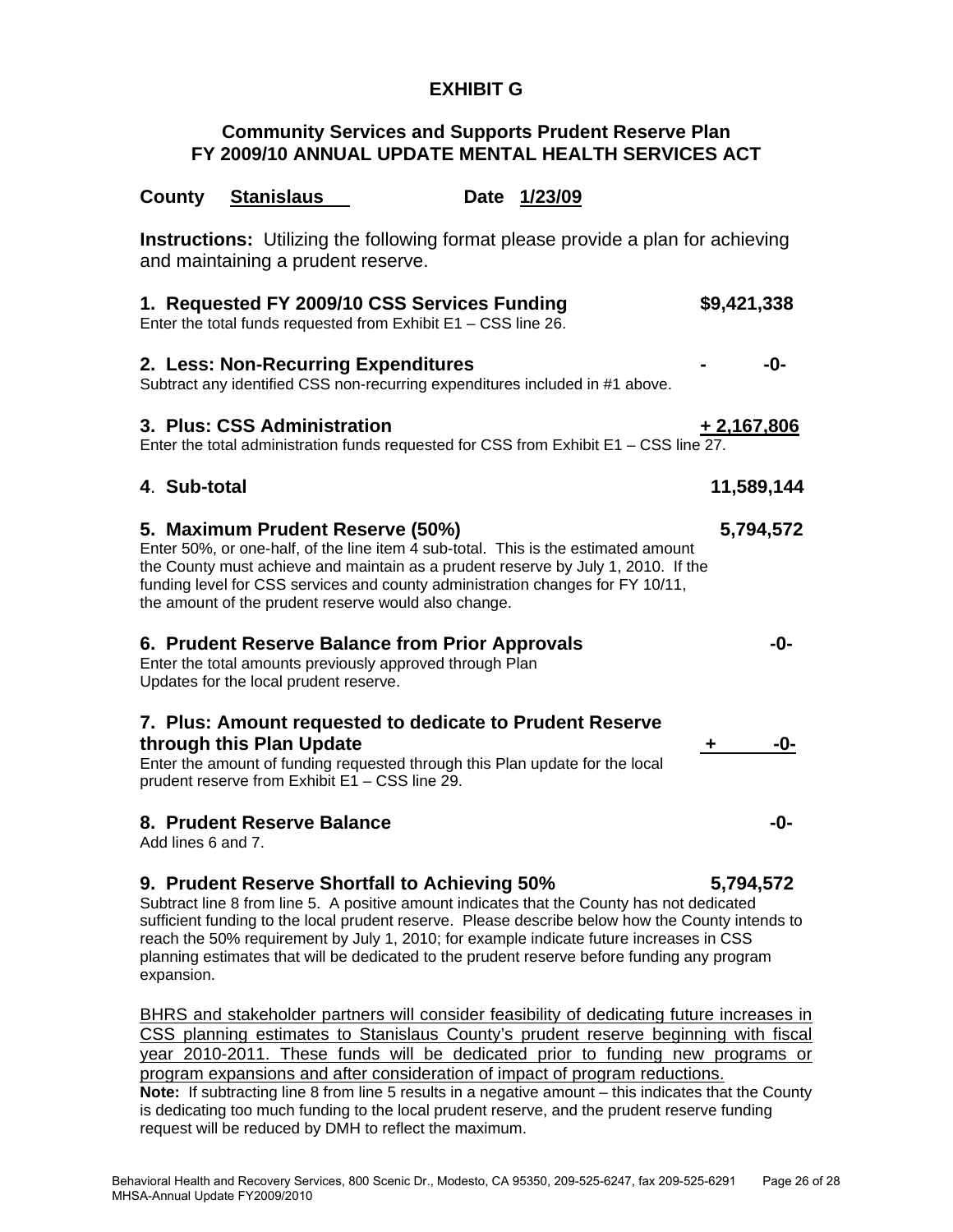| <b>Stanislaus County Behavioral Health &amp; Recovery Services</b><br>800 Scenic Drive, Modesto, CA 95350<br>209 525-6247 fax 209-525-6291<br>www.stanislausmhsa.com |                                                                                                                       |  |
|----------------------------------------------------------------------------------------------------------------------------------------------------------------------|-----------------------------------------------------------------------------------------------------------------------|--|
| <b>Mental Health Services Act (MHSA) / Prop. 63</b>                                                                                                                  |                                                                                                                       |  |
| <b>MHSA Annual Update Fiscal Year 2009-2010</b><br><b>30-Day Public Comment Form</b><br>January 28, 2009 – February 26, 2009                                         |                                                                                                                       |  |
| PERSONAL INFORMATION                                                                                                                                                 |                                                                                                                       |  |
| Phone Number: ____________________                                                                                                                                   |                                                                                                                       |  |
|                                                                                                                                                                      | MY ROLE IN THE MENTAL HEALTH COMMUNITY                                                                                |  |
| Client/Consumer<br>_ Family Member<br>Education<br><b>Social Services</b>                                                                                            | <b>Service Provider</b><br>_ Law Enforcement/Criminal Justice<br>_ Probation<br>__ Other (specify) __________________ |  |
|                                                                                                                                                                      | WHAT DO YOU SEE AS THE STRENGTHS OF THE PLAN UPDATE?                                                                  |  |
|                                                                                                                                                                      |                                                                                                                       |  |
|                                                                                                                                                                      | IF YOU HAVE CONCERNS ABOUT THE PLAN UPDATE, PLEASE EXPLAIN.                                                           |  |
|                                                                                                                                                                      |                                                                                                                       |  |